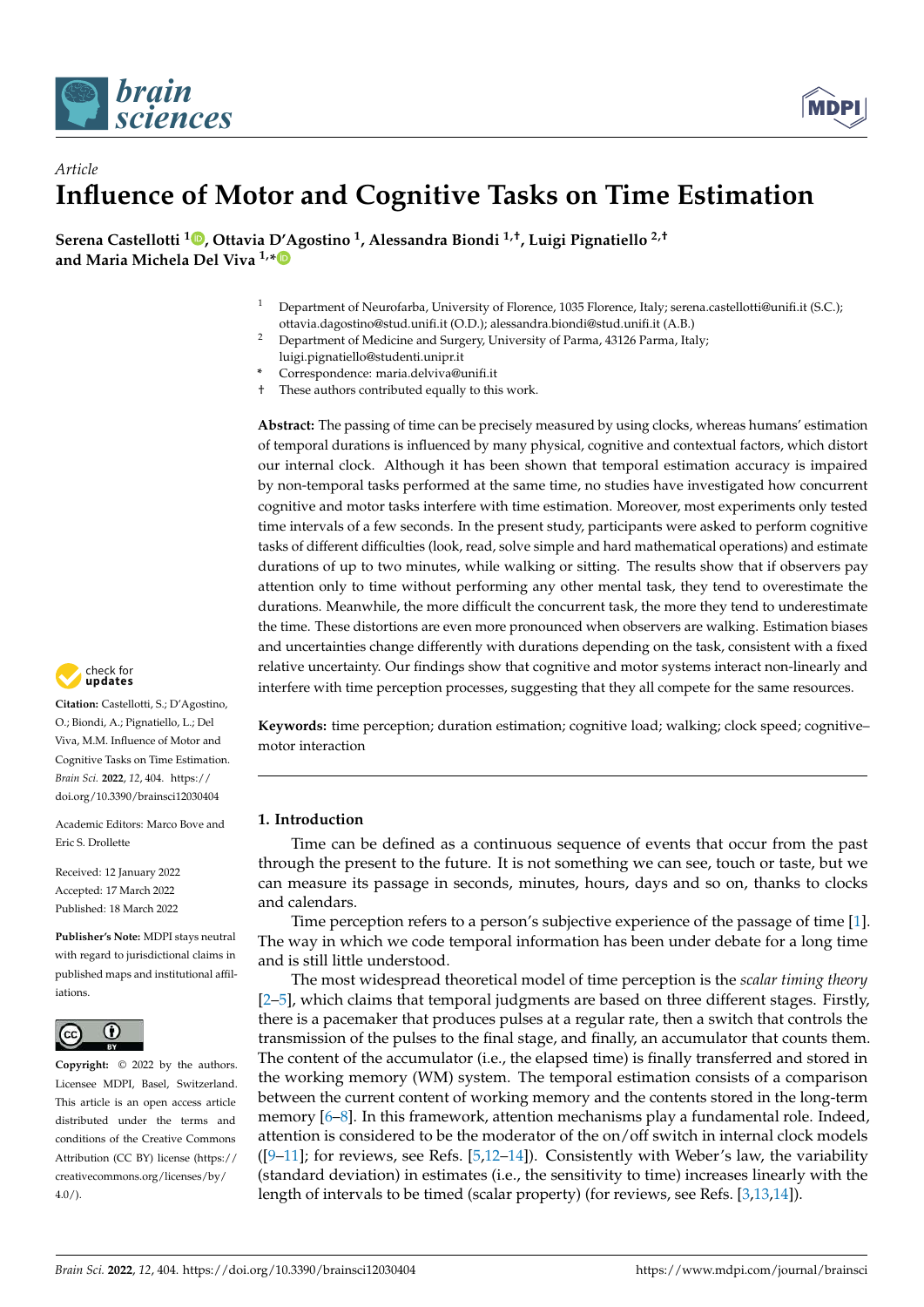Beside time theories, experimental studies measuring time estimation make it clear that the perceived duration of events differs significantly from person to person and that each person's time perception is affected by multiple internal and contextual factors.

Widely studied physical factors that influence subjective time perception are body temperature and physiological arousal [\[15–](#page-16-11)[17\]](#page-16-12). For example, studies have reported that increasing body temperature leads to an underestimation of time [\[18,](#page-16-13)[19\]](#page-16-14). Additionally, increasing arousal lengthens the perceived duration of events, whereas its decrease shortens duration estimation [\[20,](#page-16-15)[21\]](#page-16-16). Other studies have demonstrated that influencing factors are stress and anxiety [\[22](#page-17-0)[–24\]](#page-17-1), sleep [\[25,](#page-17-2)[26\]](#page-17-3), drugs intake [\[27\]](#page-17-4) and biological variables, such as age  $[28]$  and gender  $[29]$  (for a review, see Ref.  $[30]$ ).

Furthermore, some level of experience in particular fields, which involved time counting, such as musical or sport expertise, could influence time estimation accuracy across different groups of individuals (for a review, see Ref. [\[30\]](#page-17-7)). For example, musicians show very low biases for duration reproduction compared to individuals with no musical training [\[31](#page-17-8)[,32\]](#page-17-9).

A critical contextual calibration is the central tendency effect, which leads to overestimating short intervals and to underestimating long ones [\[33](#page-17-10)[,34\]](#page-17-11). Central tendency effects can be explained by the Bayesian computations in the estimation of magnitudes, for which duration judgments are derived not only from current sensory inputs but are also influenced by the acquired statistics of the distribution of previously experienced durations [\[34–](#page-17-11)[36\]](#page-17-12). Contextual factors affecting time perception also include familiarity and numerosity of perceived stimuli [\[37\]](#page-17-13). For example, the less familiar the stimuli occurring within an interval, the longer they are perceived to be, because they require more storage space. Additionally, perceived durations lengthen as the number of elements contained in the intervals increases [\[38\]](#page-17-14).

Temporal estimation can be affected by non-temporal tasks performed at the same time, which impairs estimation accuracy. Indeed, several studies have demonstrated that the probability of judging stimulus duration to be short or long is related to the amount of attention devoted to time estimation task. In fact, as theorized by the *attentional allocation model*, paying attention only to time induces temporal overestimation, whereas paying attention away from time in favor of other cognitive tasks causes an underestimation of time  $(59,39-42)$ ; for reviews, see Refs.  $[13,37,43]$  $[13,37,43]$  $[13,37,43]$ . For example, Brown (1997) found that different types of tasks (such as visual search, pursuit rotor tracking and mental arithmetic tasks) induce duration underestimation, which increases as the difficulty of the task increases. On the other hand, temporal production tasks only impair the performance of mental arithmetic [\[44\]](#page-17-18). This result can be explained by the working memory model, according to which two concurrent tasks, both requiring the central executive, compete for the same resources, causing mutual interference [\[44–](#page-17-18)[48\]](#page-17-19).

A recent study by Polti and colleagues (2018) attempts to discern the role of WM and attention in time perception [\[49\]](#page-17-20). Participants had to estimate time intervals in the range from 30 s to 90 s, while they fully attended to time (single task), or while performing concurrent cognitive tasks of increasing difficulty (dual task). In the single-task condition, time durations were overestimated compared to the dual-task condition. In the latter, a significant underestimation, proportional to WM load, was found across all the three durations. Moreover, in the dual-task condition, underestimation scaled with duration (i.e., the longer durations were more underestimated than the shorter ones) [\[49\]](#page-17-20).

There is a consistent body of evidence showing that cognitive and motor tasks mutually interfere (for a review, see Ref. [\[50\]](#page-17-21)). For example, maintaining standing balance control while concurrently performing math subtractions has a damaging effect on cognitive performance and decreases speed and accuracy of responses [\[51\]](#page-17-22). Furthermore, it has been found that counting backward aloud during walking leads to an impairment in the gait maintenance task [\[52\]](#page-17-23).

Some studies also suggest that time perception and the motor system are related [\[53–](#page-17-24)[55\]](#page-18-0). Particularly, the way in which time estimation can be modulated by the presence of fine arm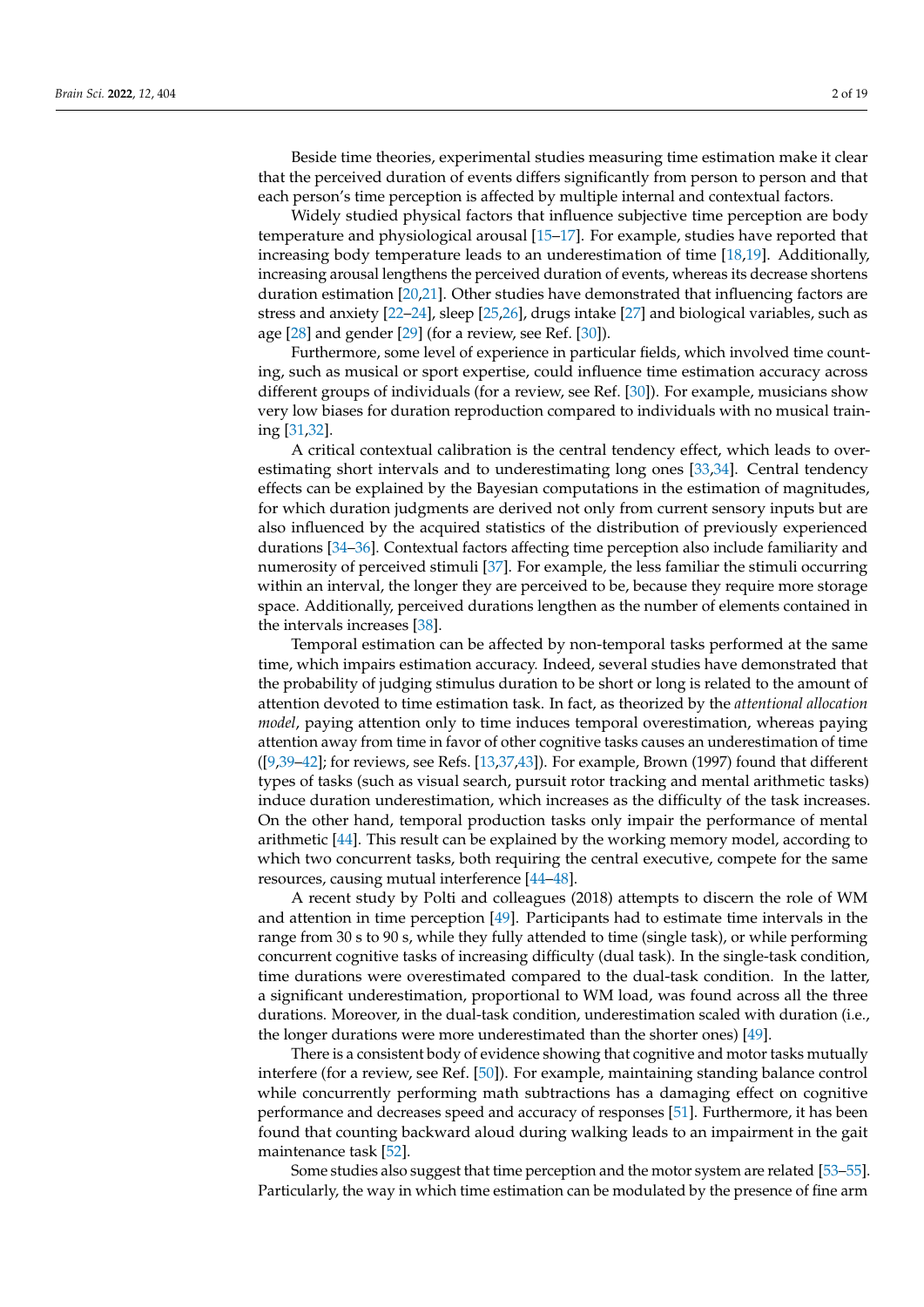movements has been investigated, finding that prolonged movements cause an expansion of the perceived duration of the concurrent stimulus [\[56\]](#page-18-1). However, the effects of gross body movements on time estimation have not been systematically studied yet. The only studies, using temporal reproduction paradigms and short time intervals (less than 10 s), have found an overestimation of temporal durations while walking, speculating that movement speeds up the internal clock [\[57,](#page-18-2)[58\]](#page-18-3).

A large body of studies conducted in the field of human time perception are restricted to estimations of brief time intervals, order of 10–100 ms or order of seconds, while a few explored temporal estimations of intervals in the range of minutes (for reviews, see Refs. [\[3,](#page-16-9)[13,](#page-16-10)[14,](#page-16-8)[59](#page-18-4)[,60\]](#page-18-5)). Particularly, some studies tested the effects of cognitive and attentional tasks on time estimation of ecologically valid time scales (order of 10–100 s) ([\[49](#page-17-20)[,61\]](#page-18-6); for reviews, see Refs. [\[12](#page-16-7)[,13](#page-16-10)[,37](#page-17-13)[,43\]](#page-17-17)).

Time estimation has also been shown to depend on the specific paradigm at hand. Indeed, it has been shown that in a prospective paradigm, in which participants are aware that they must estimate time, cognitive effort decreases the subjective-to-objective duration ratio. Instead, in a retrospective paradigm, in which participants are not aware of judgment duration task, cognitive load increases the subjective time perception. These opposite effects could be explained by a difference in the processes (especially attention and memory) taking place in prospective and retrospective duration judgments [\[37\]](#page-17-13).

In the present study, for the first time, we measure prospective estimation of long time intervals (from 13 s to 132 s) while observers walk, to broaden time perception knowledge and fill some of the gaps in the literature. Participants performed four different cognitive tasks of increasing difficulty (look, read, solve simple or hard mathematical operations) in two different motor conditions (walking on a treadmill or sitting on a chair). They were then asked to verbally report how much time had passed from the start to the end of the task. Although the best method to test interval timing in humans is still debatable [\[3,](#page-16-9)[62,](#page-18-7)[63\]](#page-18-8), verbal estimation is the most ecological way to test the passing of time. Additionally, we purposedly chose a verbal estimation task, instead of more common production/reproduction motor tasks, to avoid possible interferences with the motor condition.

By combining cognitive and motor tasks, we can gain insight on how these different systems interact and influence time perception.

#### **2. Materials and Methods**

#### *2.1. Participants*

Sixteen young adults (eight males and eight females; mean age =  $25.4 \pm 0.7$  years) participated in the experiment. All participants were naive as to the purpose of the study and had given written informed consent prior to participation. They were also required to possess a valid medical certificate for the physical activity involved. Before the experiment, all participants had to fill out a questionnaire regarding personal data, expertise in some specific fields (e.g., sport or music), sleeping habits, sleep–wake cycle, presence of optical defects, history of brain damage, heart or respiratory disease, motor diseases, neurological problems, medication intake (e.g., psychotropic drugs or sleeping pills), psychological disorders (e.g., anxiety, depression), physical injuries, dyscalculia or any relevant pathologies. All selected participants had a normal or corrected-to-normal vision, no history of physiological or specific learning disorders and were not on any type of medication. All of them reported to have regular sleep–wake cycle and 7.5 h average night sleep duration ( $SE = 0.15$ ). None of our participants is a professional athlete or musician. Additionally, before starting each session, we asked participants to rate their mental and physical tiredness with a 7-point Likert scale, obtaining an average value of  $1.6$  (SE = 0.06). Finally, participants were required to rate their math ability and math anxiety with a 7-point Likert scale. All of them reported having good ability in performing mathematical operations (mean score = 5.2,  $SE = 0.3$ ), and none of them reported high math anxiety (mean score = 2.2,  $SE = 0.3$ ). Participants were suggested to wear light sporting clothes and comfortable shoes during the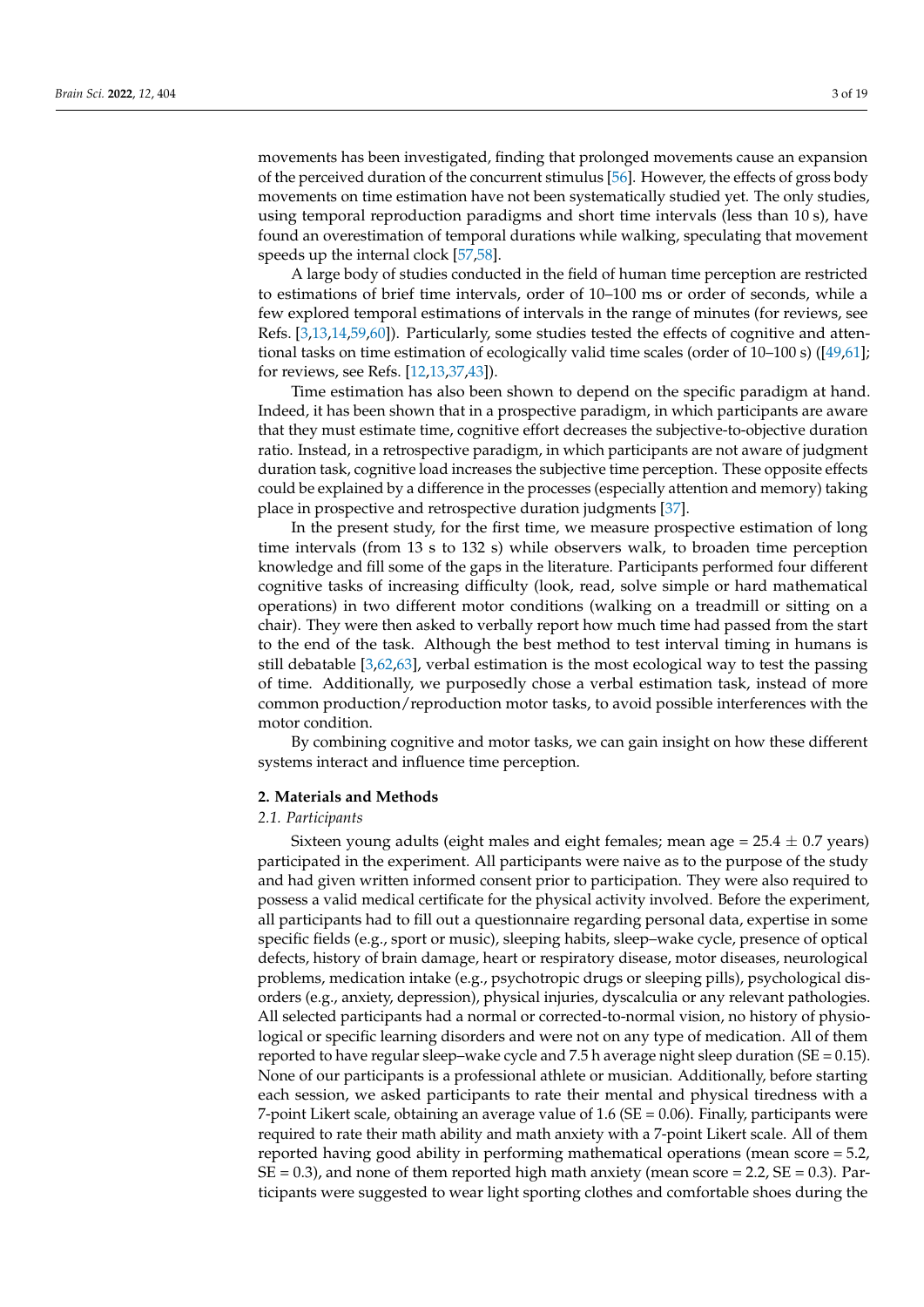walking sessions and to show up well rested (average night sleep =  $7.3 \pm 0.07$  h before the experimental sessions), not having used exciting substances (e.g., alcohol) the night before the experiment.

The study was conducted according to the guidelines of the Declaration of Helsinki and approved by the local ethics committee ("Commissione per l'Etica della Ricerca", University of Florence, 7 July 2020, n. 111).

#### *2.2. Apparatus and Set-Up*

b

Stimuli were programed and displayed on an iMac Retina 5K 27-inch (mid 2015, 3.3 GHz Intel Core i5 processor, MacOs Mojave software 10.12.6 (Cupertino, California), frame rate 60 Hz,  $5120 \times 2880$  pixel resolution). In the sitting condition, observers sat in front of the display (60 × 33.5 cm), subtending 60 $\degree$  × 33.5 $\degree$  of visual angle at a viewing distance of 57 cm (Figure [1a](#page-3-0)—left panel).

<span id="page-3-0"></span>

|               | <b>CONTROLLED</b> |      |              |            |  |
|---------------|-------------------|------|--------------|------------|--|
| Time interval | Look              | Read | Solve simple | Solve hard |  |
| $15s \pm 2s$  | 10                | 10   | 10           | 10         |  |
| $30s \pm 3s$  | 10                | 10   | 10           | 10         |  |
| $60s \pm 6s$  | 10                | 10   | 10           | 10         |  |
| $90s \pm 9s$  | 10                | 10   | 10           | 10         |  |
| $120s + 12s$  | 10                | 10   | 10           | 10         |  |
|               |                   |      |              |            |  |

Cognitive tack

**Figure 1.** Experimental design. (**a**) Experimental set-up in sitting (**left panel**) and walking condition (**right panel**). (**b**) Number of trials per condition, time interval and cognitive task. Observers performed 10 trials for all possible combinations of time intervals and cognitive tasks in each motor condition. (**c**) Trial randomization in a block. Example of a block of 10 trials. Grey: *look* task; blue: *read* task; yellow: *solve simple* task; orange: *solve hard* task.

In the walking condition, observers were positioned on a JK Fitness treadmill (Supercompact 48 model,  $48 \times 130$  cm walking belt), 80 cm away from the display, subtending  $43° \times 24°$  of visual angle (Figure [1a](#page-3-0)—right panel). Given the different viewing distances in the two motor conditions, all stimuli sizes were adjusted to subtend the same degrees of visual angle in both conditions.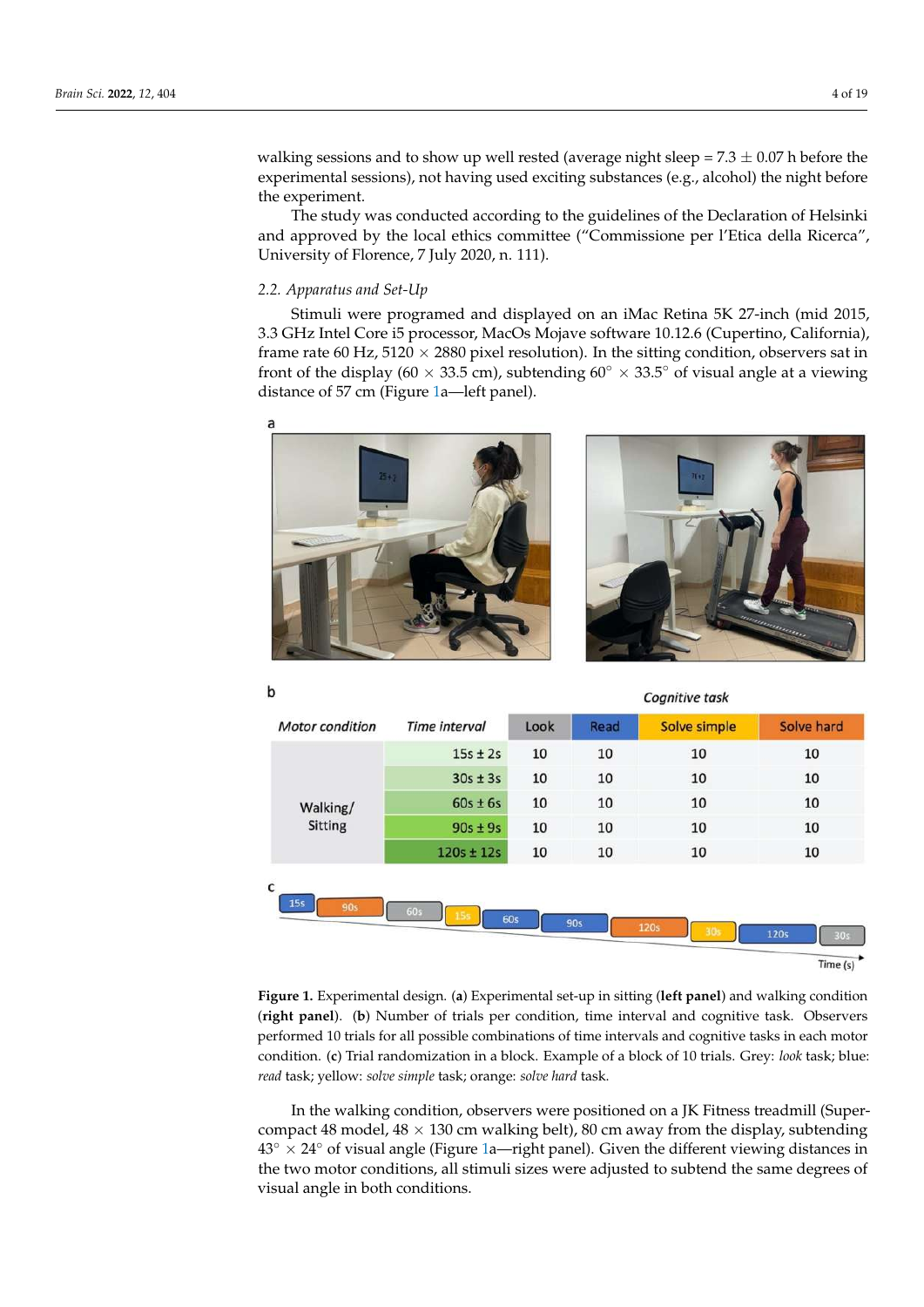In both conditions, the experimental procedure was carried out in a temperaturecontrolled room (25◦ during the whole experiment). Participants' responses were entered on a computer keyboard by the experimenter. The experimenter measured the participants' head temperature through a non-contact infrared thermometer (Berrcom, JXB-178 model). Stimulus presentation and data collection programs were developed using the Psychophysics Toolbox extensions [\[64](#page-18-9)[–66\]](#page-18-10) for Matlab (R2020b version; Natick, Massachusetts: The MathWorks Inc.).

#### *2.3. Procedure and Tasks*

The whole experiment required four morning sessions (two for each motor condition) of about 2 h each, on different days. Conditions order was randomized across observers (7 participants performed the walking sessions first). Each participant took part in 200 trials for both motor conditions.

For each condition, time estimation of five different time intervals during four different tasks (look, read, solve simple, solve hard) was tested in all participants (Figure [1\)](#page-3-0).

Time intervals were centered on 15, 30, 60, 90 and 120 s to allow comparisons of average estimates with previous studies that used this gross duration discretization [\[49\]](#page-17-20). However, the actual duration of each trial varied randomly in a 10% range of its central value but always taking an integer value of seconds. For example, the 15 s nominal time interval could take actual values of 13, 14, 15 16, 17 s. This allows less predictability in time estimation and favors continuous and non-discretized observer responses.

Each possible combination of time interval and task was tested ten times per condition (Figure [1b](#page-3-0)). The trials were divided in blocks of ten, each containing every time interval twice, so that blocks had about the same duration  $(\sim 12 \text{ min})$ . Such short duration prevents participants from becoming tired. The tasks were randomly distributed across such blocks (see, for example, Figure [1c](#page-3-0)).

In the walking condition, the treadmill speed was not constant to prevent the participants from counting based on pace. In each block, a preset sequence of speeds, ranging from 1.4 km/h to 3 km/h, with changes ranging from 0.4 to 1.6 km/h every 20–40 s, was used for all observers. Before starting the experiment, observers were allowed to familiarize themselves with speeds and their changes used in the experiment.

To avoid physical and/or mental stress, in both conditions participants were allowed to take short breaks (of about 5 min) between blocks and a longer break (20 min maximum) to rest in the middle of the session (between the fifth and the sixth block). At the beginning and the end of each block, the experimenter measured participants' body temperature and asked them to rate their physical fatigue and mental tiredness on a 7-point Likert scale. The experimenter also checked the room temperature every 30 min and ensured that it remained stable throughout the whole session.

At the beginning of each trial, written instructions about the task to be performed were presented on a gray background (Figure [2\)](#page-5-0). As soon as the participant reported being ready to start, the trial started with the appearance of a green circle ( $2 \times 2^{\circ}$ ) in the center of the screen (800 ms), which told the observer to start estimating the passing of time. Then, the task began (specifics of each task are described in the paragraph below). At the end of the trial (whose duration was obviously unknow to the observer), a red circle  $(2 \times 2^{\circ})$  appeared in the center (800 ms), informing the observers to stop temporal estimation. Then, a "time ruler" appeared on the screen, showing three scales of seconds from 0 to 60, one for each minute, along with the question "How much time has passed?" (Figure [2a](#page-5-0)). Observers were required to estimate how much time had passed between the start and stop signals, and their response appeared under the question, as the experimenter typed it in the computer. This graphic representation of time was used to make observers more inclined to give precise and diversified responses in terms of seconds, avoiding gross discretization of answers (such as "10 s", " $\frac{1}{2}$  min", "1 min", etc.).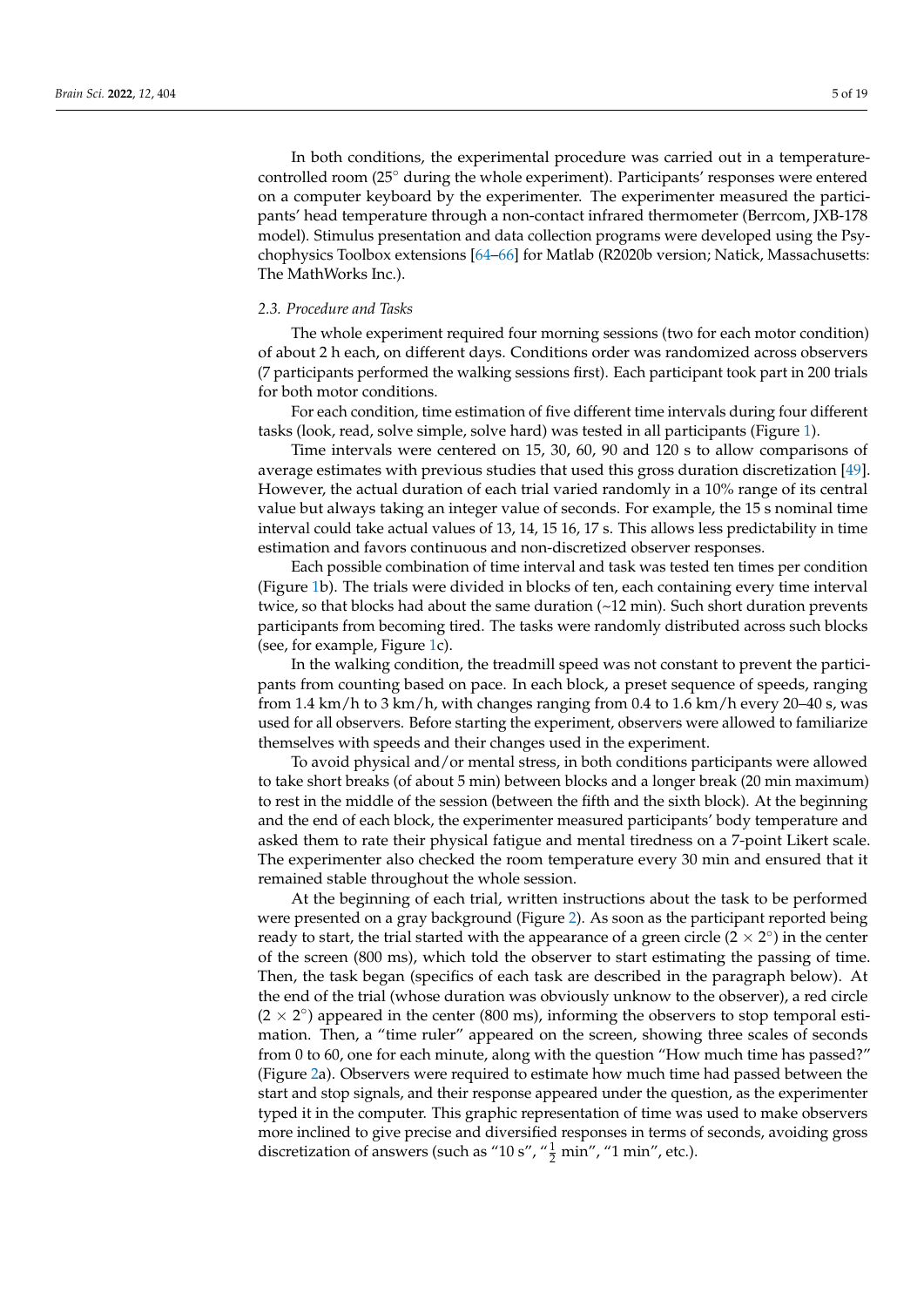<span id="page-5-0"></span>

**Figure 2.** Procedure and tasks. (**a**) Time ruler. Ruler shown at the end of each trial to allow participants to express how much time had passed while they were performing the task. In the example shown, the participant estimated 25 s. (**b**) *Look* task. (**c**) *Read* task. (**d**) *Solve* task. Example of *solve simple* task. The *solve hard* task follows the same procedure but consists of harder mathematical sums. Red words report the task to be performed in the trial. The green circle informs the observers to start estimating the passing of time; the red circle informs the observers to stop estimating the passing of time.

Between the start and stop signal, observers were instructed to perform one of the following tasks requiring different amounts of cognitive load:

"Look" task: participants were instructed to look at a fixation point ( $0.2 \times 0.2$ °) and pay attention to the passing of time. This task did not require any cognitive effort of the observers, who could potentially count the seconds (Figure [2b](#page-5-0)).

"*Read*" task: participants were required to read aloud some math operations written on the screen and pay attention to the passing of time. Stimuli were black-arial font numbers  $(5 \times 3^{\circ})$  presented on a gray background for 4 s. The first operation was presented after a random period of time from the start signal (500 ms–2 s), and all were alternated with a blank screen of random duration (from 1 to 4 s), to avoid time counting based on the number of stimuli presented. This task was introduced as "attention control", since reading activity might interfere with time counting, while requiring a minimum cognitive load and sustaining observers' attention to the cognitive task (Figure [2c](#page-5-0)).

"*Solve simple*" task: participants were required to solve simple sums of a 1-digit number plus a 2-digit number (without carry over, e.g.,  $24 + 5$ ) and pay attention to the passing of time. The result of the operations was never higher than 100. The first operation was presented after a random period from the start signal (500 ms–2 s). Operations (5  $\times$  3°) were presented on a gray background until the observer reported aloud the solution or for a maximum of 6 s if no solution was provided. As soon as the observer reported the solution, the experimenter pressed a key to record the response time. The solution was then displayed on the screen while the experimenter typed it in the computer. Then, a blank screen was presented for 1 s before the next operation. This task requires a modest amount of processing load and cognitive effort, which make counting time explicitly very unlikely (Figure [2d](#page-5-0)).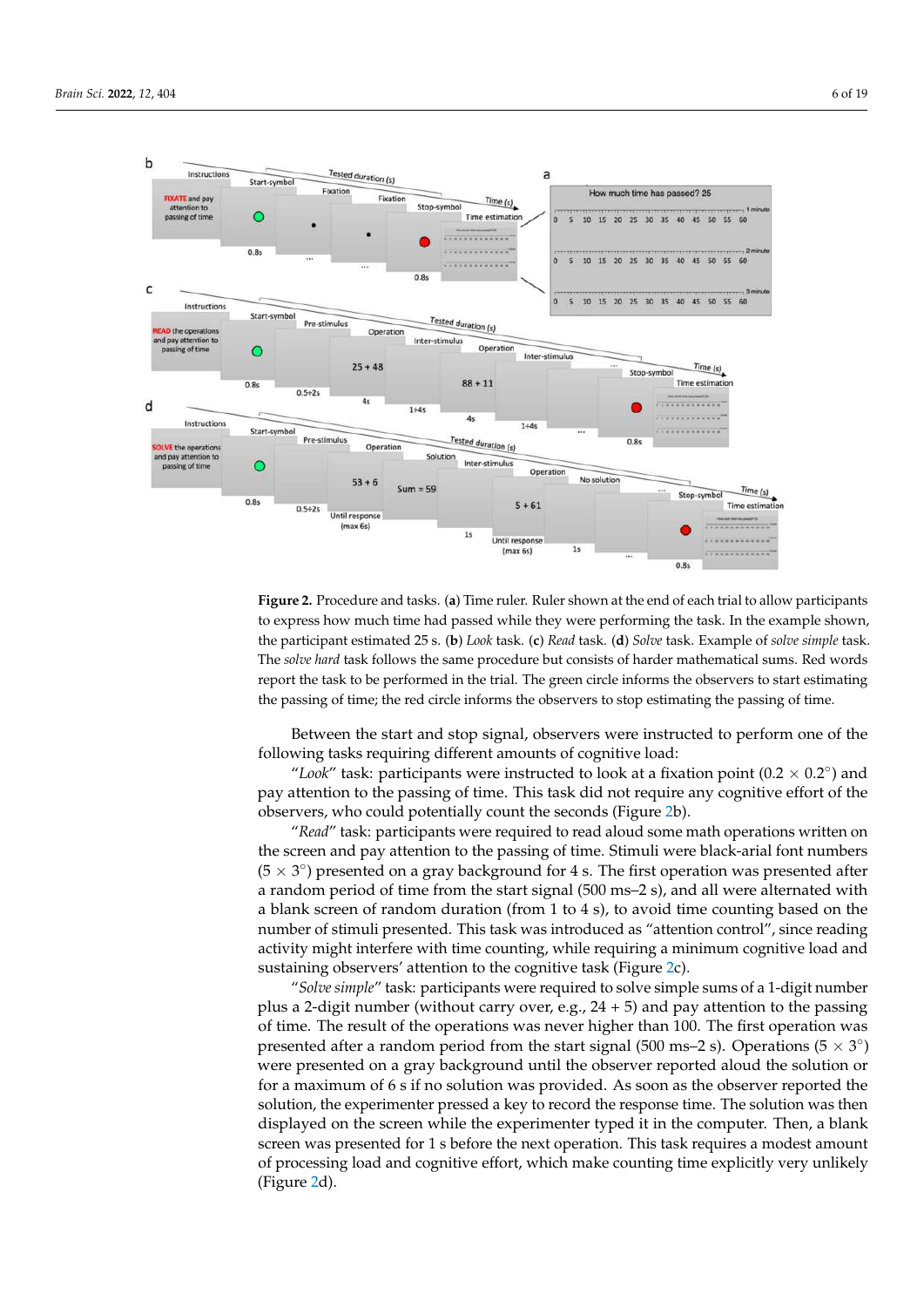"*Solve hard*" task: participants were required to solve hard sums of 2-digit numbers (e.g., 37 + 48) and pay attention to the passing of time. Numbers to be summed were never greater than 50. The procedure was the same as for the *solve simple* task. This task requires concentration and high cognitive effort, which prevents time counting.

### <span id="page-6-0"></span>*2.4. Data Processing and Statistical Analysis*

For each trial, we recorded both the true time and the time estimated by the participant. From these values, the time difference in seconds between effective and estimated durations (estimation bias) was determined. For solve tasks, we also measured the percentage of correct responses and the average response time.

To check the normality of data distributions, Shapiro–Wilks tests were performed for each task and time interval. Since most of those tests revealed deviations from normality, non-parametric statistical tests were used where needed, and an outlier-removal procedure was applied when estimating variances from data to get rid of the longer tails.

To filter the outliers, we first determined a pseudomedian estimate of each distribution by evaluating the Hodges–Lehman statistics; then, we dropped all data deviating by more than 3 SD above or below this pseudomedian [\[67\]](#page-18-11). All averages and variances used in our analysis were then calculated on this filtered sample. When a variance of our variance estimate was needed, we estimated it by a bootstrap procedure of the whole process (including the filtering stage), in order to achieve the best accuracy and robustness in spite of the presence of the non-gaussian tails.

To measure with the least squares fitting methods how estimation biases or their uncertainties change with duration, data were averaged over smaller time intervals (2–3 sec) to avoid artificially inflating the variance of data with the effect of the drift of the average estimate within the five larger bins mentioned above.

Below, we reported a detailed list of tests performed to measure different effects.

To assess the effect of all factors playing a role in our study, we performed a linear mixed-effects model with estimation as outcome variable, and cognitive task (look, read, solve simple, solve hard), time interval (15 s, 30 s, 60 s, 90 s and 120 s) and motor condition (walking or sitting) as fixed effects. We also included the variable subjects as random effects and the variable sex as covariate. The *p*-values obtained from post hoc analyses were adjusted using the Bonferroni correction.

For detailing the effect of the cognitive task, we also tested whether some estimation biases (averaged over participants in the same task and the same time interval) were not significantly different from zero with one-sample Wilcoxon signed-rank tests.

Then, to investigate how temporal estimation changes as a function of duration, for each condition, data of all participants for all tasks and durations, binned over 2 s, were fitted with a linear function with 2 parameters.  $\chi^2$  were used as goodness-of-fit tests. Z-tests were used to assess whether the fitting curves' slopes were significantly different from zero and to compare the slopes for each task and condition.

For measuring the dependency of estimation uncertainty on duration, RMSE values, binned over 2 s durations, were fitted with 1-parameter linear functions, and  $\chi^2$  were used as goodness-of-fit tests. To statistically compare the trend of RMSE in each task and condition, the slopes and intercepts of the fitting curves were compared with z-tests.

Then, to evaluate whether our data follow the scalar timing theory, RMSE values were fitted as a function of estimated time with 1-parameter linear functions, and  $\chi^2$  were used as goodness-of-fit tests. The coefficients of variation for each task and condition were compared with the z-tests.

The averaged percentages of correct responses and response times for the solve simple and solve hard tasks in the two motor conditions were compared with two-way ANOVA analysis, with factor condition (two levels: sitting vs. walking) and time interval (five levels: 15 s, 30 s, 60 s, 90 s, 120 s).

Finally, to exclude the possibility that results could depend on physical fatigue, mental tiredness and temperature, all factors that are known to affect time estimation, we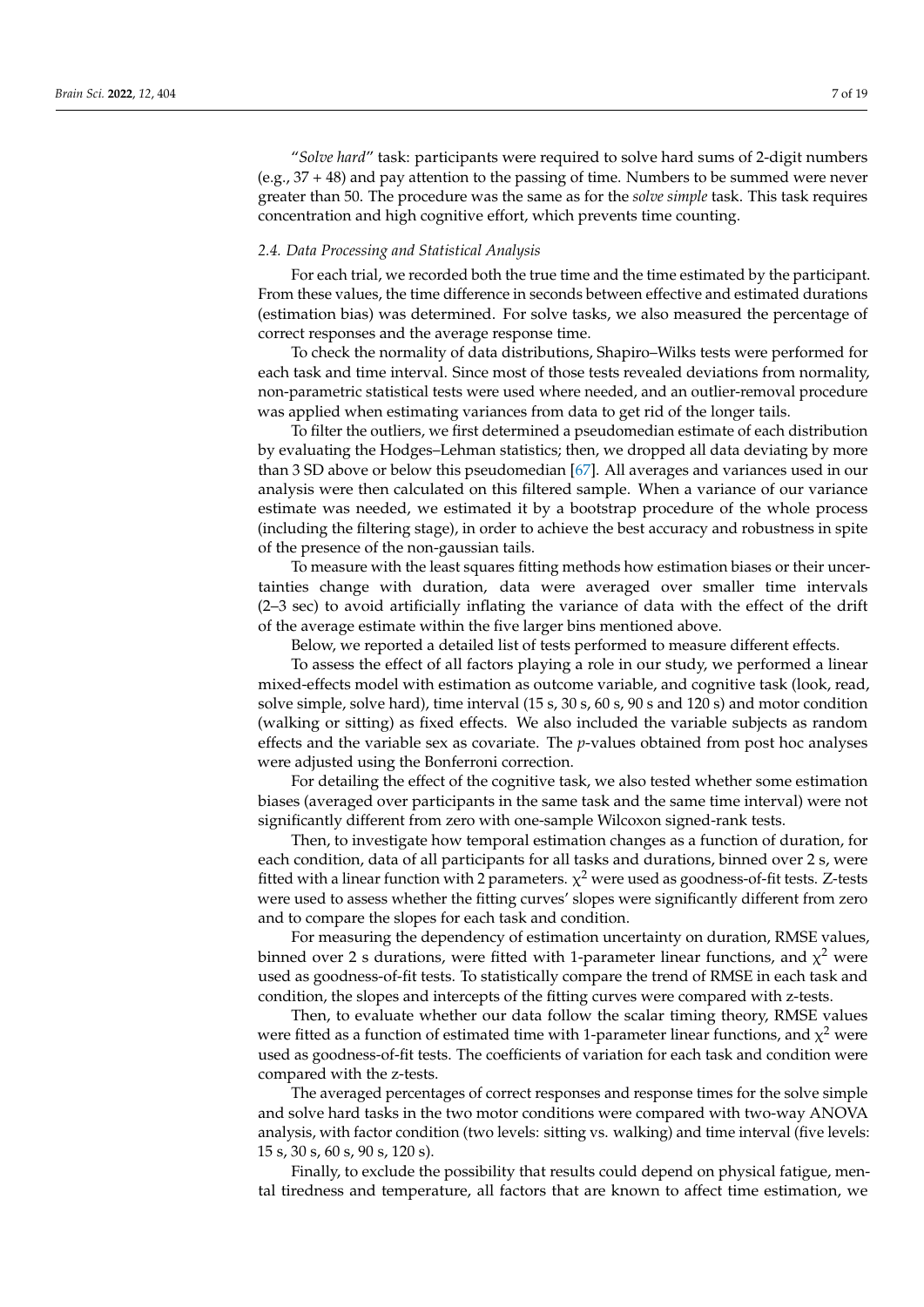tested the correlations of these parameters with the block number with regression model fits. R-squared were used as goodness-of-fit tests. T-statistics assessed the significant increase/decrease in these variables as a function of block number (by testing whether the angular coefficient of the fitting curve was different from zero). The same analyses were carried out to exclude the effect of block number on time estimation itself. Particularly, we checked that percentage time estimation difference in the look and solve hard tasks (averaged across all time intervals) did not change as a function of block number.

Matlab (R2020b version) and Excel (16 version) software were used for data processing and graph creation. Data fitting was performed with Mathematica software (Wolfram). R (4.0.3 version) and JASP (Version 0.8.6) software were used for statistical analyses.

# **3. Results**

Mixed-effects linear model analysis revealed the main effect of cognitive task  $(\chi^2(3) = 2265.5, p < 0.001)$ , time interval  $(\chi^2(4) = 991.6, p < 0.001)$ , motor condition  $(\chi^2(1) = 41.0, p < 0.001)$  and their interaction  $(\chi^2(12) = 21.3, p < 0.05)$ , on time estimation. No significant differences were found as a function of sex ( $\chi^2(1) = 2.07$ ,  $p > 0.05$ ). In the next paragraphs, we will investigate in detail the effects of these three main factors.

## *3.1. Effects of Cognitive Task on Time Estimation*

Raw data of all participants for the different types of tasks in the sitting and the walking condition are reported in Figure [3a](#page-8-0),b, respectively. For the large majority of time intervals, data are not normally distributed (see Supplementary Material—Figure S1 and Table S1). Regardless of the motor condition, data clearly show that participants tend to overestimate time if they are not required to perform any particular task (look task, see Figure [3a](#page-8-0),b—first panel). They report a more or less accurate estimation while they are reading (read task, see Figure [3a](#page-8-0),b—second panel). They mostly underestimate durations if they are engaging in demanding tasks, with increasing underestimation for harder tasks (solve simple and solve hard tasks, see Figure [3a](#page-8-0),b—third and fourth panels). Estimations averaged across all participants for each time interval are reported in Table [1.](#page-7-0)

| <b>Sitting</b> | 15 <sub>s</sub>         | 30 s                    | 60s                     | 90 s                     | 120 s                    |
|----------------|-------------------------|-------------------------|-------------------------|--------------------------|--------------------------|
| Look           | $M = 21.8$ , $SE = 1.5$ | $M = 35.6$ , $SE = 1.7$ | $M = 66.3$ , $SE = 2.8$ | $M = 97.3$ , $SE = 3.2$  | $M = 122.9$ , $SE = 3.4$ |
| Read           | $M = 18.1, SE = 1.2$    | $M = 31.8$ , $SE = 1.7$ | $M = 58.5$ , $SE = 2.4$ | $M = 87.3$ , $SE = 1.7$  | $M = 110.3$ , SE = 3.4   |
| Solve simple   | $M = 14.4, SE = 0.7$    | $M = 27.1$ , $SE = 1.1$ | $M = 51.5$ , $SE = 1.7$ | $M = 73.6$ , $SE = 2.8$  | $M = 94.7$ , $SE = 4.3$  |
| Solve hard     | $M = 12.7$ , $SE = 0.7$ | $M = 23.1$ , $SE = 1.1$ | $M = 45.2, SE = 2.2$    | $M = 65.9$ , $SE = 2.9$  | $M = 86.7$ , $SE = 3.9$  |
| Walking        | 15 <sub>s</sub>         | 30 s                    | 60s                     | 90 s                     | 120 s                    |
| Look           | $M = 24.4, SE = 1.8$    | $M = 38.7$ , $SE = 2.4$ | $M = 71.2$ , $SE = 3.8$ | $M = 100.6$ , $SE = 4.5$ | $M = 124$ , $SE = 4.7$   |
| Read           | $M = 19.4, SE = 1.5$    | $M = 31.8, SE = 1.9$    | $M = 58.2, SE = 3.9$    | $M = 87.8$ , SE = 4.5    | $M = 110.8, SE = 5.4$    |
| Solve simple   | $M = 13.6$ , $SE = 1.1$ | $M = 23.7$ , $SE = 1.3$ | $M = 45.1$ , $SE = 2.5$ | $M = 66.2$ , $SE = 4.1$  | $M = 83.7$ , $SE = 4.7$  |
| Solve hard     | $M = 10.9$ , $SE = 0.8$ | $M = 20.8$ , SE = 1.4   | $M = 38.6$ , $SE = 2.6$ | $M = 55.9$ , $SE = 3.1$  | $M = 71.9$ , $SE = 4.6$  |

<span id="page-7-0"></span>**Table 1.** Time estimation averaged over every participant for each task and time interval (with standard errors across participants), in the sitting and walking conditions.

Differences between effective and estimated durations (estimation bias), averaged across participants, for each task and time interval, are reported in Figure [3c](#page-8-0),d for the sitting and walking conditions, respectively. All pairwise post hoc comparisons across average estimations in each task for each time interval are reported in Supplementary Material—Table S2.

Temporal estimation in some combinations of task and time interval is very accurate. In fact, in some cases, the estimation bias is not significantly different from zero (results of one-sample Wilcoxon signed-rank test are reported in Supplementary Material—Table S3).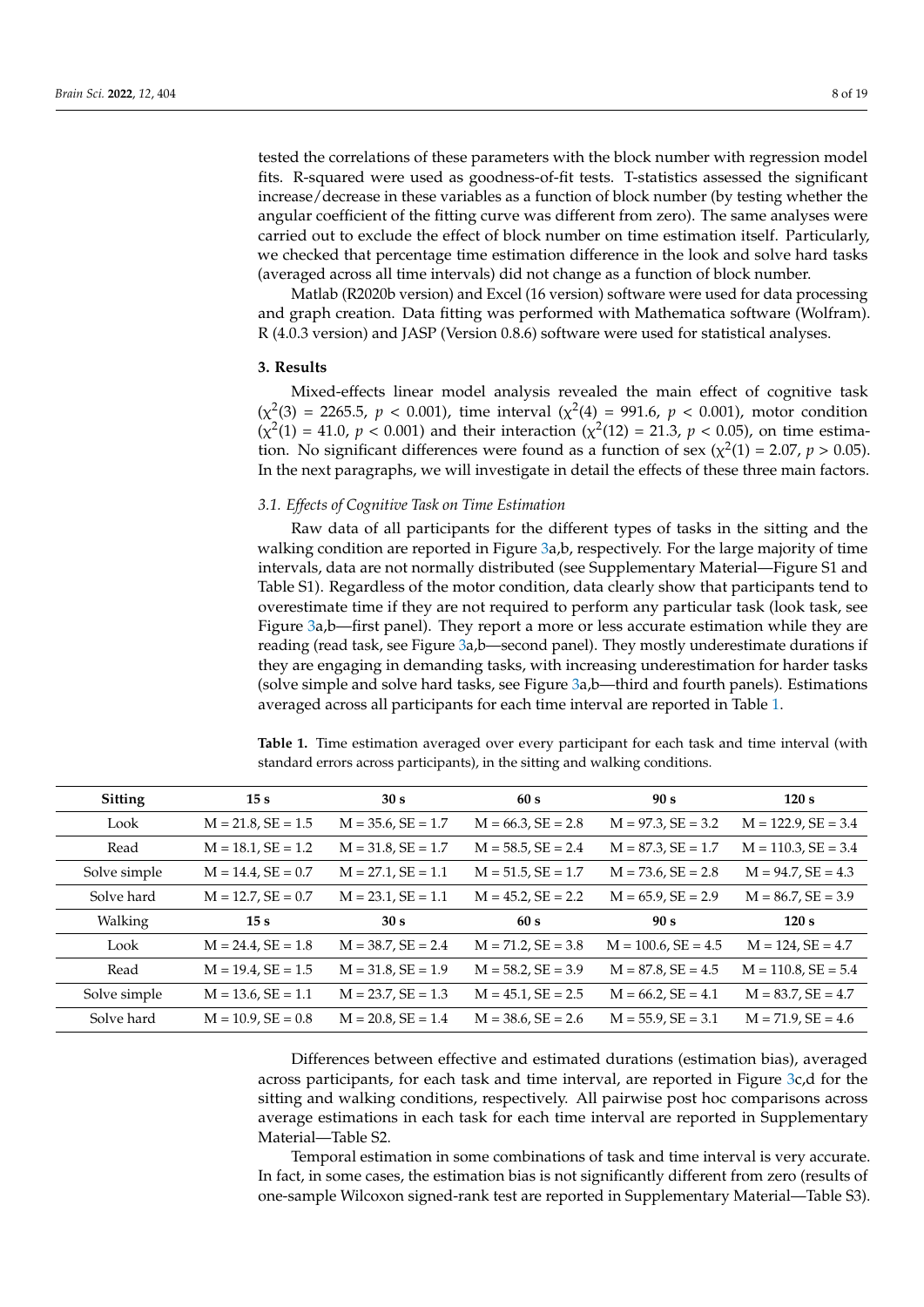<span id="page-8-0"></span>Overall, participants give the most accurate estimation while reading, even if not for all the tested time intervals. During other tasks, estimation accuracy greatly changes based on the duration. For this reason, in the next section we will describe the effects of duration on the estimation bias in each task (represented by the fitting curves in Figure [3c](#page-8-0),d, see Section [2.4](#page-6-0) for details).



**Figure 3.** Time estimations during different tasks. (**a**) Sitting condition: different panels represent all data in different tasks (see different colors in the legend). (**b**) Walking condition: different panels represent all data in different tasks (see different colors in the legend). (**c**) Sitting condition: estimation bias averaged over time intervals and participants. The dashed lines represent best fits calculated on data averaged on smaller time intervals (2 s, see text). Look: intercept =  $6.4 \pm 0.9$ , slope =  $0.005 \pm 0.2$ ,  $\chi^2$  (35) = 45.9. Read: intercept = 4.8  $\pm$  0.8, slope = -0.09  $\pm$  0.2,  $\chi^2$  (35) = 50.1. Solve simple: intercept = 2.8  $\pm$  0.6, slope = -0.2  $\pm$  0.2,  $\chi^2$  (35) = 57.8. Solve hard: intercept = 1.2  $\pm$  0.4, slope =  $-0.3 \pm 0.01$ ,  $\chi^2$  (35) = 36.1 **(d**) Walking condition: estimation bias averaged over time intervals and participants. Solid lines represent best-fit curves, calculated as in c). Look: intercept =  $8.9 \pm 0.8$ , slope =  $0.01 \pm 0.2$ ,  $\chi^2$  (35) = 35.6. Read: intercept = 5.7  $\pm$  0.8, slope =  $-0.1 \pm 0.2$ ,  $\chi^2$  (35) = 41.6. Solve simple: intercept = 3.3  $\pm$  0.6, slope = -0.3  $\pm$  0.2,  $\chi^2$  (35) = 40. Solve hard: intercept = 1.8  $\pm$  0.4, slope =  $-0.4 \pm 0.01$ ,  $\chi^2$  (35) = 36.7. Error bars are SE across participants.

## *3.2. Effects of Duration on Time Estimation*

All pairwise post hoc comparisons across average estimations of different time intervals for each task, in the sitting and walking condition, are reported in Supplementary Material—Table S4.

Results show that estimation bias depends on duration in a different way for each cognitive task. Since data are not normally distributed within the time intervals considered (see Supplementary Material—Figure S1 and Table S1), they were averaged over 2 s time intervals for linear fitting purposes (see Section [2.4\)](#page-6-0). For clarity, however, fitting curves are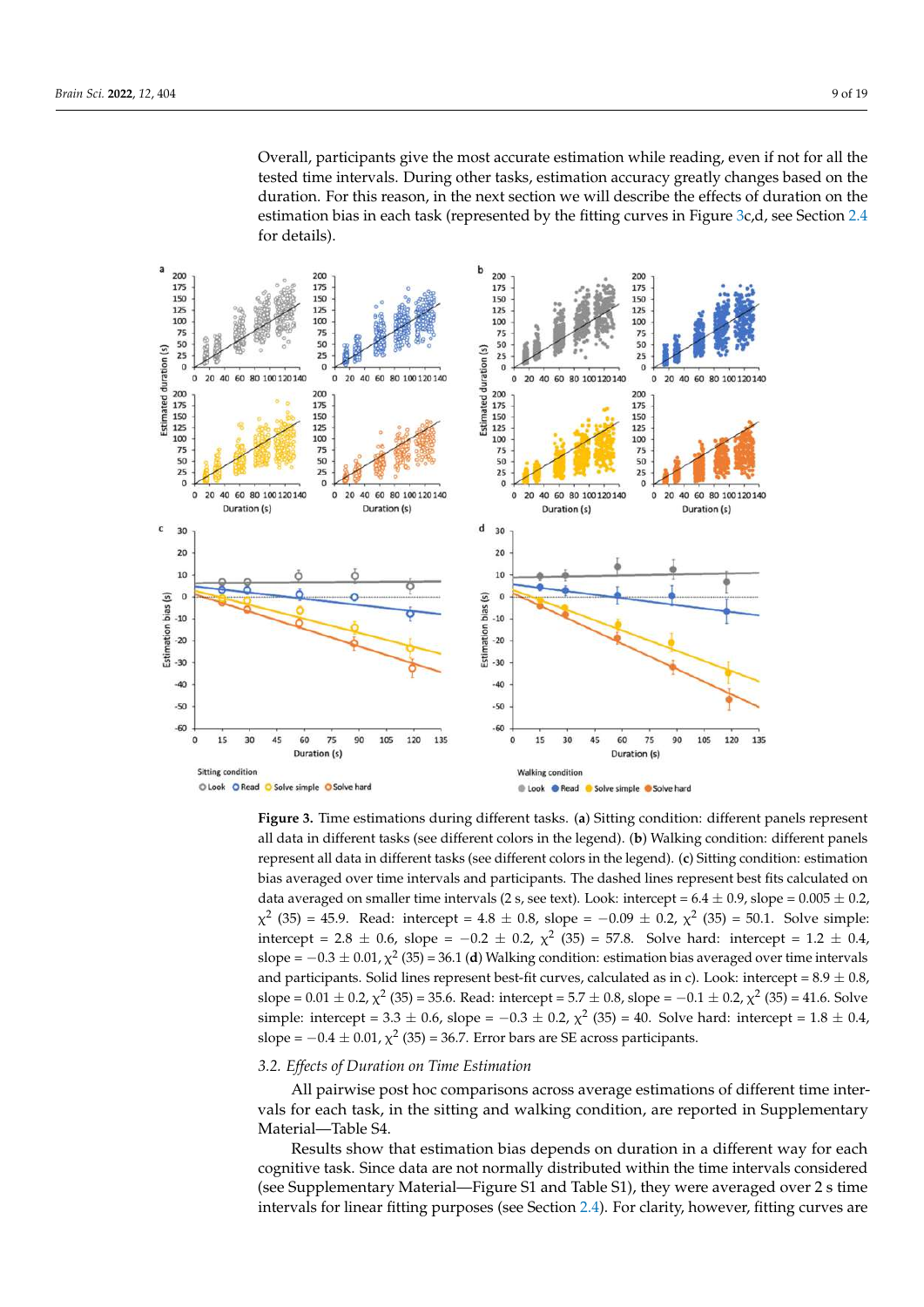shown together with data averaged over the unbinned time intervals in Figure [3a](#page-8-0),b for the sitting and walking condition, respectively. Fit parameters and goodness-of-fit values are reported in the figure caption.

In the look task, the estimation bias does not vary with time, both in the sitting and walking conditions; that is, slopes are not statistically different from 0 (sitting:  $z = 0.3$ ,  $p > 0.05$ ; walking:  $z = 0.8$ ,  $p > 0.5$ ). In the read task, in both motor conditions, the estimation bias becomes slightly more negative (increases in absolute value), going from shorter to longer durations; that is, slopes are both statistically different from 0 (sitting:  $z = -5.3$ ,  $p < 0.001$ ; walking:  $z = -5$ ,  $p < 0.001$ ). In the two solve tasks, the fitting curves have steep negative slopes, all significantly different from zero (solve simple sitting  $z = -11.5$ , *p* < 0.001; solve simple walking z = −16.7, *p* < 0.001; solve hard sitting z = −19.5, *p* < 0.001; solve hard walking  $z = -27.1$ ,  $p < 0.001$ ). The slopes of look, read and solve tasks are significantly different from each other (all z-tests results are reported in Supplementary Material—Table S5). Additionally, the slopes for solve hard task are more negative than those for solve simple, indicating that time underestimation while performing cognitivedemanding tasks increases with task difficulty. Note that estimation biases (Figure [3c](#page-8-0),d) have the same trends in both motor conditions, although they differ in magnitude, as will be described in the next section.

<span id="page-9-0"></span>To shed some light on the mechanisms underlying time estimation, we measured uncertainties for different durations in all tasks and motor conditions. Figure [4](#page-9-0) shows root mean square errors (RMSE) calculated over 2 s bins for linear fitting purposes (see Section [2.4\)](#page-6-0). In each task and condition, we found RMSE to increase with duration. In the sitting condition, the variabilities associated with different tasks are comparable (see caption of Figure [4\)](#page-9-0). In the walking condition, the variabilities associated with low-demanding look and read tasks are higher than those for high-demanding solve tasks (see caption of Figure [4\)](#page-9-0). Comparisons of fitting curves in the walking and sitting condition are described in the next section.



**Figure 4.** Estimation uncertainty as a function of duration. Averaged RMSE computed on 2 s intervals for all tasks and conditions with their best-fit curves. Different panels correspond to different tasks (see colors in the legend). Sitting condition: open symbols—dashed lines; walking condition: solid symbols—solid lines. Sitting condition—Look: slope =  $0.14 \pm 0.02$ , intercept =  $4.6 + 0.2$ ; Read: slope =  $0.16 \pm 0.01$ , intercept =  $4.1 + 0.4$ ; Solve simple: slope =  $0.22 \pm 0.02$ , intercept =  $1.7 + 0.1$ ; Solve hard: slope =  $0.21 \pm 0.01$ , intercept =  $0.8 + 0.1$ . Walking condition—Look: slope =  $0.22 \pm 0.1$ , intercept =  $4.9 + 0.1$ ; Read: slope =  $0.23 \pm 0.01$ , intercept =  $3.2 + 0.2$ ; Solve simple: slope =  $0.21 \pm 0.01$ , intercept =  $1.2 + 0.1$ ; Solve hard: slope =  $0.23 \pm 0.02$ , intercept =  $0.9 + 0.2$ .

We also fitted RMSE as a function of estimated time (not shown here). Coefficients of variation (CV) for each task and condition (slopes of fitted data) are reported in Figure [5.](#page-10-0) Results show that CV in the sitting condition are statistically the same for all tasks. Instead, in the walking condition, CV for solve simple and solve hard tasks are higher than those for look ( $z = -3.0$ ,  $p < 0.01$ ;  $z = -2.0$ ,  $p < 0.05$ , respectively) and read tasks ( $z = -2.7$ , *p* < 0.01; *z* = −2.7, *p* < 0.01, respectively).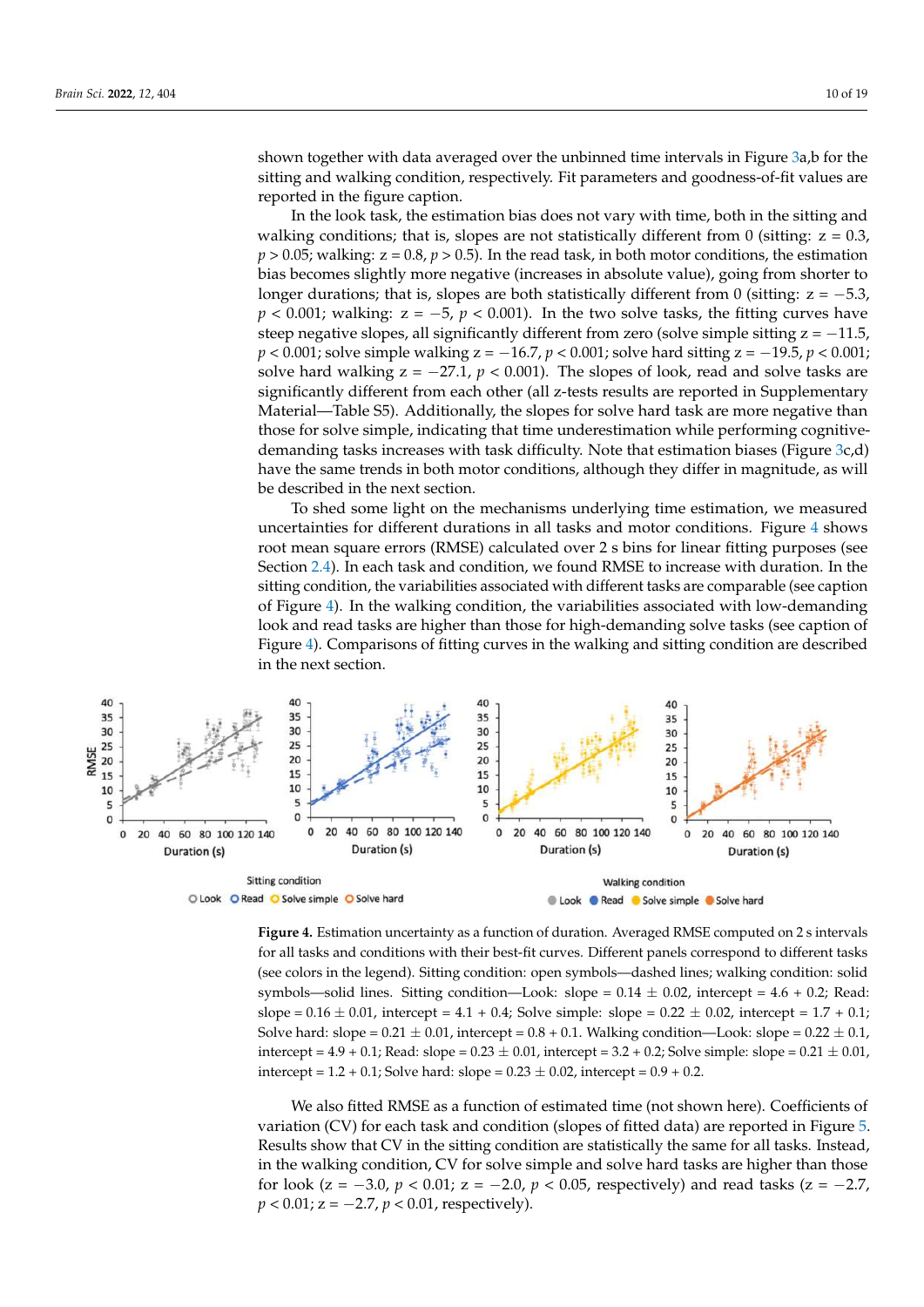<span id="page-10-0"></span>

**Figure 5.** Coefficient of variation for different tasks in sitting and walking conditions. Data shown and their errors are the results of best linear fitting of binned RMSE as a function of estimated time.

#### *3.3. Effects of Walking on Time Estimation*

Another interesting result emerging from our data is the difference in time estimation between the walking and the sitting conditions.

To analyze the overall effect of walking on time estimation accuracy during different tasks, we compared the slopes (Figure [6a](#page-11-0)) and the intercepts (Figure [6b](#page-11-0)) of the data fitting curves in the two motor conditions. In the two solve tasks, the slopes are higher in the walking than in the sitting condition (solve simple:  $z = 2.5$ ,  $p < 0.05$ ; solve hard:  $z = 4$ , *p* < 0.001). This means that during walking, a larger time underestimation is observed, particularly during demanding tasks. The intercepts, representing a constant error in estimation, are also larger in the walking than in the sitting condition in all tasks, although not to a statistically significant level.

Estimation biases averaged across participants for each task and time interval in the two motors conditions are reported in Figure [6c](#page-11-0) to highlight the effects of walking at each time interval. All pairwise post hoc comparisons across average estimations in the sitting and walking condition are reported in Supplementary Material—Table S6 (significant differences are represented by asterisks in Figure [6c](#page-11-0)). Results show that estimation during walking is less accurate within each cognitive task, but the direction of the error differs across them. Participants' overestimation for the look task tends to be larger during walking compared to sitting for all time intervals, although it is not statistically significant. For the read task, the accuracy is comparable between the two conditions in all time intervals. In the solve tasks, walking induces a larger underestimation at all time intervals, significant for the longer durations.

Estimation during walking is also less precise than when sitting, only for low-demanding tasks (see Figure [4\)](#page-9-0). Indeed, RMSE in the walking condition are higher than in the sitting condition in the look ( $z = -2.3$ ,  $p < 0.05$ ) and read tasks ( $z = -2.7$ ,  $p < 0.05$ ).

Coefficients of variation for solve tasks in the walking condition are also larger than in the sitting condition (solve simple,  $z = 2.0$ ,  $p < 0.05$ ; solve hard,  $z = 2.0$ ,  $p < 0.05$ ) (see Figure [5\)](#page-10-0). The size of the increase is about 15%. There is no difference between CV of the walking and sitting condition for read and look tasks.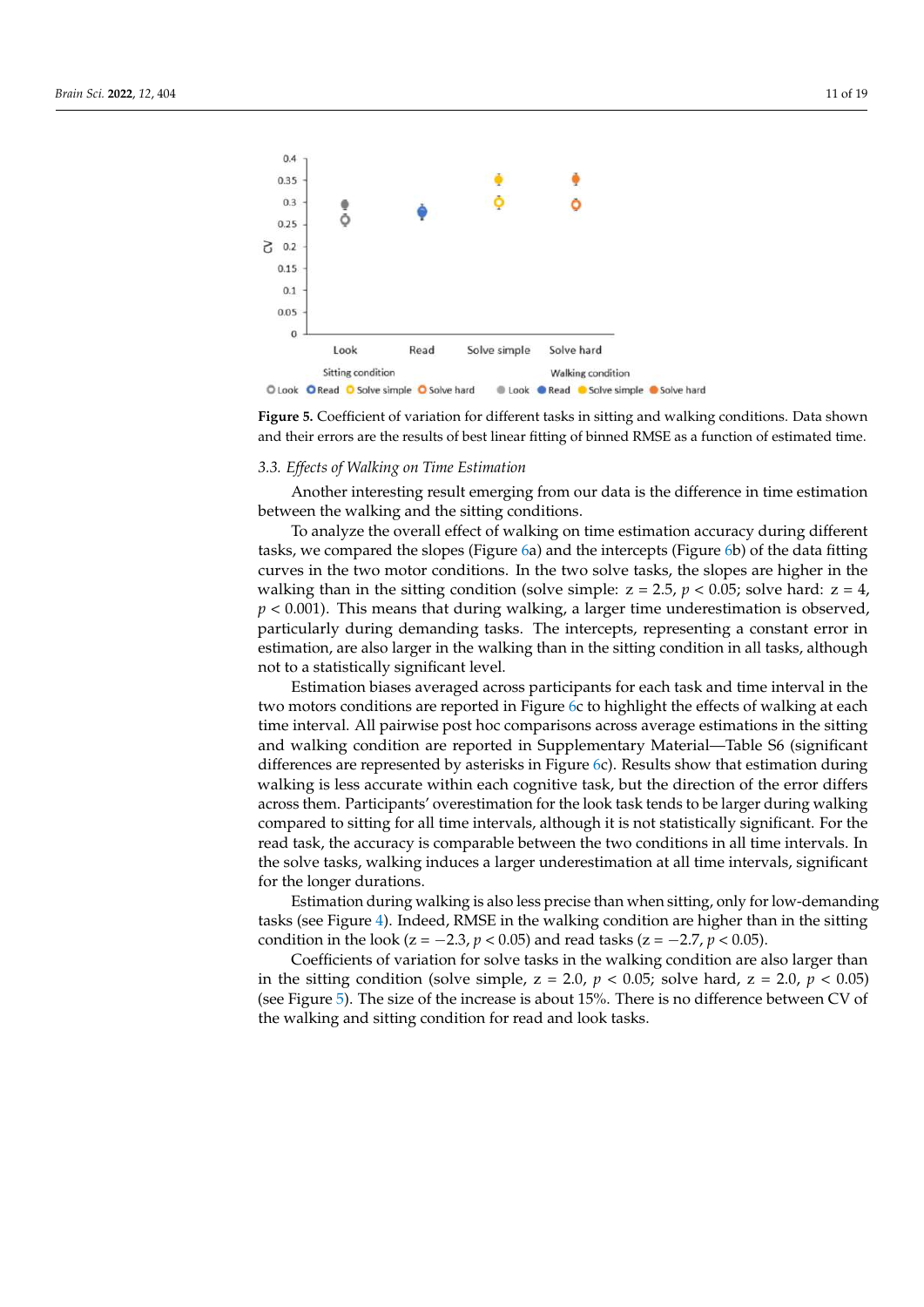<span id="page-11-0"></span>

**Figure 6.** Comparison of time estimation during walking and while sitting for all tasks. (**a**) Slopes of best-fit lines, shown in Figure [3c](#page-8-0),d. Asterisks mark statistically significant differences with z-tests: \* *p* < 0.05, \*\*\* *p* < 0.001. (**b**) Y-axis intercepts of best-fit lines, shown in Figure [3c](#page-8-0),d. (**c**) Estimation bias averaged over time intervals and participants. Asterisks mark statistically significant pairwise post hoc comparisons: \* *p* < 0.05, \*\* *p* < 0.01, \*\*\* *p* < 0.001.

To compare the magnitude of the effects induced by the cognitive and motor processing on time estimation, percentual biases (e.g., relative to time interval) were considered. To evaluate the effect of the motor condition per se in our data, differences between estimates in the walking and sitting condition in the look task, not requiring cognitive efforts, have to be considered. An average effect of about 7.5% is found (cf. dark-gray vs. light-gray bars in Figure [6\)](#page-11-0), with a maximum effect of about 17% at 15 s. To evaluate the effect of cognitive tasks per se, differences between estimates in the solve and look tasks in the sitting condition, not requiring motor processing, have to be considered. The average effect is about 37% (average difference at all time intervals of light-yellow and light-orange bars vs. averages of light-gray bars in Figure [6\)](#page-11-0). The maximum influence of cognitive tasks is about 62%, corresponding to the difference between solve hard and look task at 15 s time interval (cf. light-gray vs. light-orange bars in Figure [6\)](#page-11-0).

# *3.4. Effects of Walking on Cognitive Performance*

Additional results emerge from the comparison of participants' performance in those tasks requiring the solving of mathematical operations of different difficulties (solve simple and solve hard tasks), in the sitting and walking condition.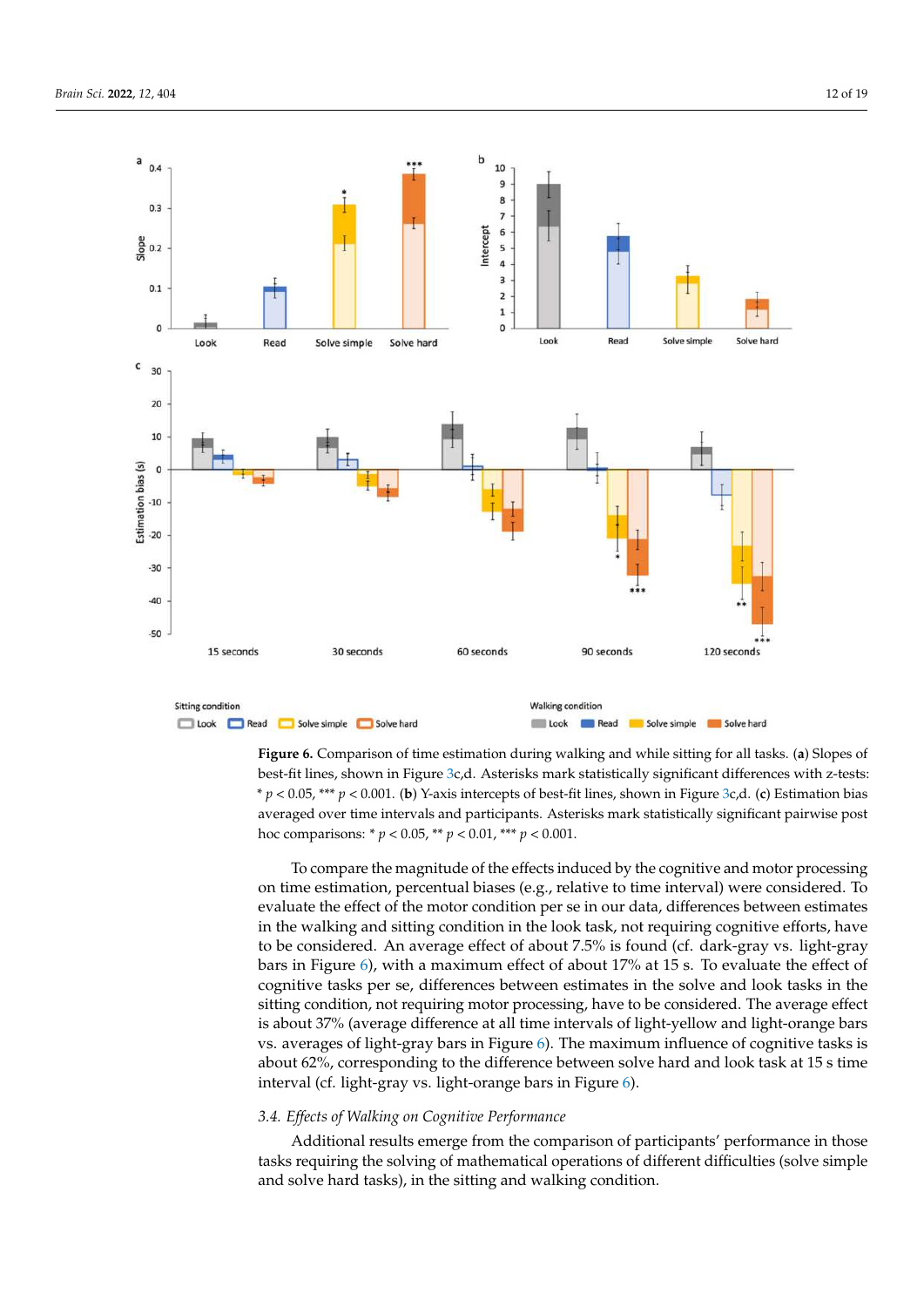First, the percentages of correct solutions for mathematical operations differ across the two tasks and conditions but not across time intervals (see Figure [7a](#page-12-0)). Indeed, as expected, participants gave a higher number of correct answers to easier operations than to harder ones, in both motor conditions. Averaged across all durations, in the sitting condition, the averaged percentage of correct responses is  $99.6 \pm 0.2\%$  for simple sums and  $94.7 \pm 1.1\%$  for hard sums, while in the walking condition, it is  $99.6 \pm 0.1\%$  for simple sums, and  $91.3 \pm 1.2$ for hard sums. Only in the solve hard task does the main effect of motor condition emerge  $(F(1,15) = 11.9, p < 0.01, \eta^2 = 0.1)$ . Thus, the percentage of correct responses to simple operations is the same in the two conditions, possibly due to ceiling effects. Instead, the performance for hard operations is significantly lower in the walking than in the sitting condition for all time intervals, with an average decrease of 4%.

<span id="page-12-0"></span>

**Figure 7.** Performance in the math tasks while walking and sitting. (**a**) Percentage of correct solutions. (**b**) Response time to operations. Responses for correct and incorrect solutions are considered. Asterisks mark statistically significant differences with ANOVAs: \* *p* < 0.05, \*\* *p* < 0.01. Error bars are SE across participants.

Differences between the two tasks and the two conditions also emerge when considering the averaged time needed by participants to solve the operations (see Figure [7b](#page-12-0)). Again, as expected, in both conditions, participants solve the easier operations faster than the harder ones. In the sitting condition, the averaged response time is  $1.45 \pm 0.05$  s for simple sums and  $3.02 \pm 0.1$  s for hard sums, while in the walking condition, it is  $1.62 \pm 0.04$  s for simple sums and  $3.16 \pm 0.1$  s for hard sums. For both tasks, there is the main effect of condition (solve simple:  $F(1,15) = 6.1$ ,  $p < 0.5$ ,  $\eta^2 = 0.2$ ; solve hard:  $F(1,15) = 4.7$ ,  $p < 0.05$ ,  $\eta^2$  = 0.03) but not of time intervals and their interactions. Thus, the average time necessary to solve simple and hard sums is significantly lower in the sitting than in the walking condition. Interestingly, the average time differences between walking and sitting conditions for solve simple and solve hard, respectively, 0.17 and 0.14 s, are statistically comparable (paired-sample *t*-test:  $t(15) = 0.35$ ,  $p > 0.5$ ); that is, walking affects response times in the same way, independently of task difficulty.

Overall, our results suggest that performing a motor task impairs the performance in a concurring cognitive task and slows down response times.

## *3.5. Controls of Influencing Variables: Physical Fatigue, Mental Tiredness and Body Temperature*

Since participants were subjected to a long, demanding experiment, it was likely that, despite the frequent breaks, they became increasingly tired with the succession of blocks. To check for this, after each block, participants were asked to rate their physical fatigue with a 7-point Likert scale (see Supplementary Material—Figure S2a). On average, for the sitting condition, the minimum score reported was  $1.4 \pm 0.1$ , and the maximum was  $1.7 \pm 0.1$ , with an increase of 0.3 from block 1 to 10 (averaged across the two sessions). For the walking condition, the minimum physical fatigue score was  $1.7 \pm 0.2$ , and the maximum was  $3.3 \pm 0.3$ , with an increase of 1.6 from block 1 to 10. Regression model fits were performed to investigate the relationship between physical fatigue and block number.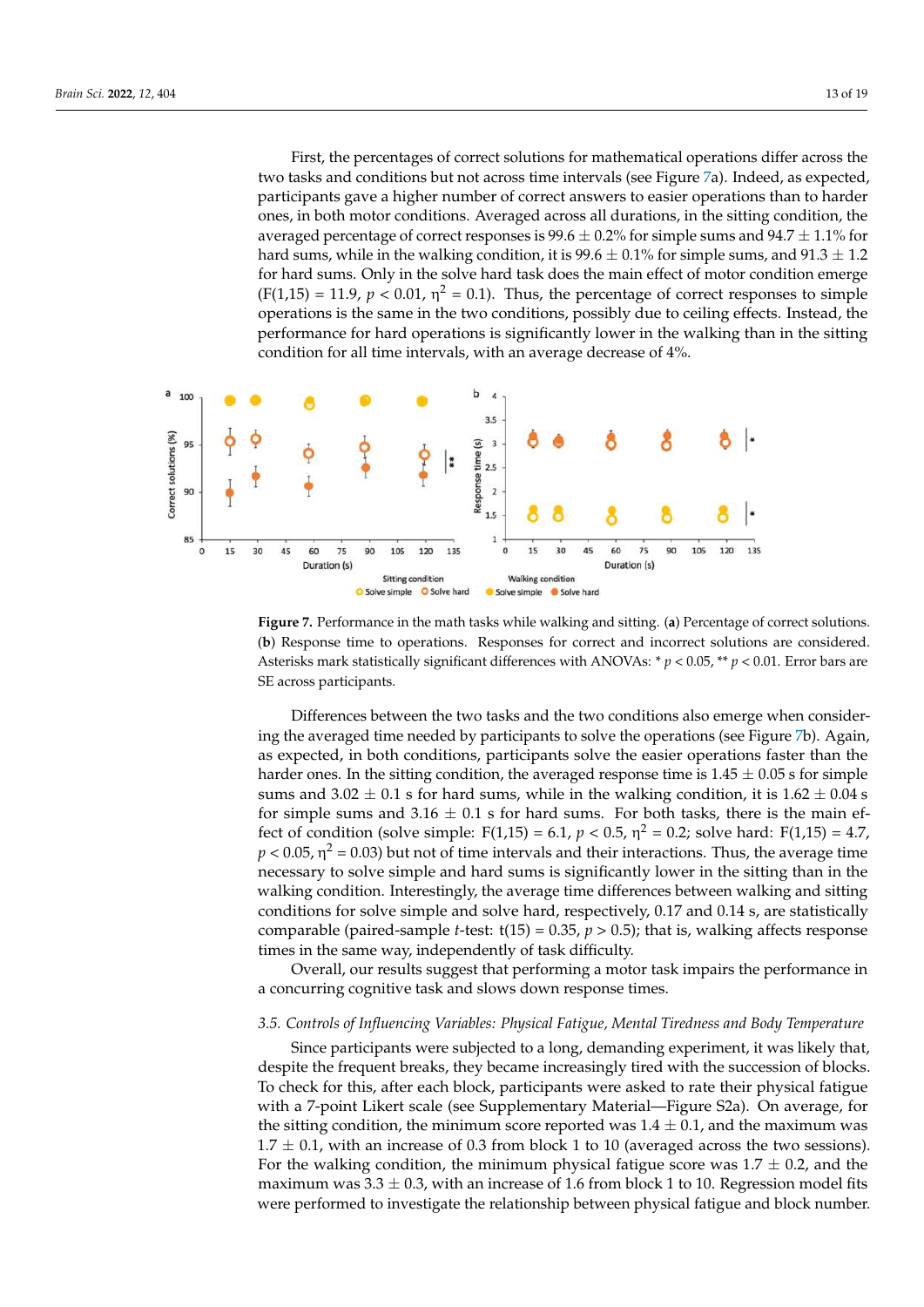As expected, in the sitting condition, physical fatigue does not increase with the block number ( $b = 0.01$ ,  $t(8) = 2.1$ ,  $p > 0.05$ ; see Figure S2a—left panel). In the walking condition, however, the subject's fatigue significantly increases with blocks, that is, with the walking time ( $b = 0.15$ ,  $t(8) = 6.9$ ,  $p < 0.001$ ; see Figure S2a—right panel).

Since the experiment included trials requiring participants to solve mathematical operations, the whole data collection was also highly cognitive demanding for the participants. For this reason, they were asked to rate their mental tiredness after each block (see Supplementary Material—Figure S2b). On average, for the sitting condition, the minimum score was  $1.7 \pm 0.1$ , and the maximum was  $2.9 \pm 0.2$ , with an increase of 1.2 from block 1 to 10 (averaged across the two sessions). For the walking condition, the minimum score was 1.9  $\pm$  0.2, and the maximum was 3.4  $\pm$  0.2, with an increase of 1.5 from block 1 to 10. Regression model fits showed that mental tiredness significantly increases with the succession of blocks, both for the sitting ( $b = 0.13$ ,  $t(8) = 6.9$ ,  $p < 0.001$ ; see Figure S2b—left panel) and the walking condition ( $b = 0.16$ ,  $t(8) = 8.1$ ,  $p < 0.001$ ; see Figure S2b—right panel).

Since physical and mental fatigue actually change from the beginning to the end of the experimental sessions, we performed further analyses to check that their increase did not influence time estimation across blocks (see Supplementary Material—Figure S2c). To do this, we evaluated time estimation differences in the look and solve hard tasks (the easiest and the most difficult tasks) from block 1 to 10, averaged across all participants, durations and the two sessions. Linear regression analysis shows that time estimation difference for both tasks and both conditions does not change as a function of block number (all t-statistics yield  $p > 0.05$ ).

Furthermore, the experimenter measured participants' temperature at the beginning of each trial, to check it remained stable during the whole data collection (data reported in Supplementary Material—Figure S2d). Averaged across the two sessions, the medium temperature of participants was  $36.7 \pm 0.01 \degree C$  in the sitting condition and  $36.5 \pm 0.02 \degree C$ in the walking condition. Regression analysis confirms that body temperature does not increase during the experiment, neither in the sitting ( $b = 0.002$ ,  $t(8) = 0.9$ ,  $p > 0.05$ ; see Figure S2d—left panel) nor in the walking condition ( $b = 0.0003$ ,  $t(8) = 0.06$ ,  $p > 0.05$ ; see Figure S2d—right panel).

These analyses indicate that our results for the different cognitive tasks, time intervals and motor conditions must depend on cognitive and motor processes alone, which influence accuracy and precision of time estimation.

## **4. Discussion**

In the present study, the ability of human participants to estimate time while concurrently performing cognitive and motor tasks was investigated for the first time. In each trial, participants were randomly required to perform a cognitive task of variable difficulty (look at the screen, read aloud some numbers, solve easy or hard mathematical sums) and estimate the duration elapsed from the beginning to the end of the trial. The effects of gross body movements on time estimation were investigated here by measuring verbal prospective estimation in two different motor conditions: sitting on a chair or walking on a treadmill. Here, we tested the prospective estimation of durations of up to two minutes (specifically from 13 to 132 s). While durations below a second have received a great deal of attention in the human timing literature, a lower number of studies tested the effects of cognitive tasks on such long intervals ([\[49](#page-17-20)[,61\]](#page-18-6), for review, see Refs. [\[12,](#page-16-7)[13,](#page-16-10)[37](#page-17-13)[,43\]](#page-17-17)). However, in ecological situations, human activities require more than just a few seconds, and we usually do have to estimate time in terms of minutes and even more while performing other tasks. Additionally, by using such an extended time interval, we were able to measure how estimation accuracy changes across durations, allowing us to test quantitatively the time estimation mechanisms underlying different concurring mental tasks.

First, when participants are not involved in any particular cognitive task, such as simply looking at a blank screen ("*look* task"), they tend to overestimate temporal intervals, in agreement with previous works [\[42,](#page-17-16)[49,](#page-17-20)[68\]](#page-18-12). Time overestimation could depend on the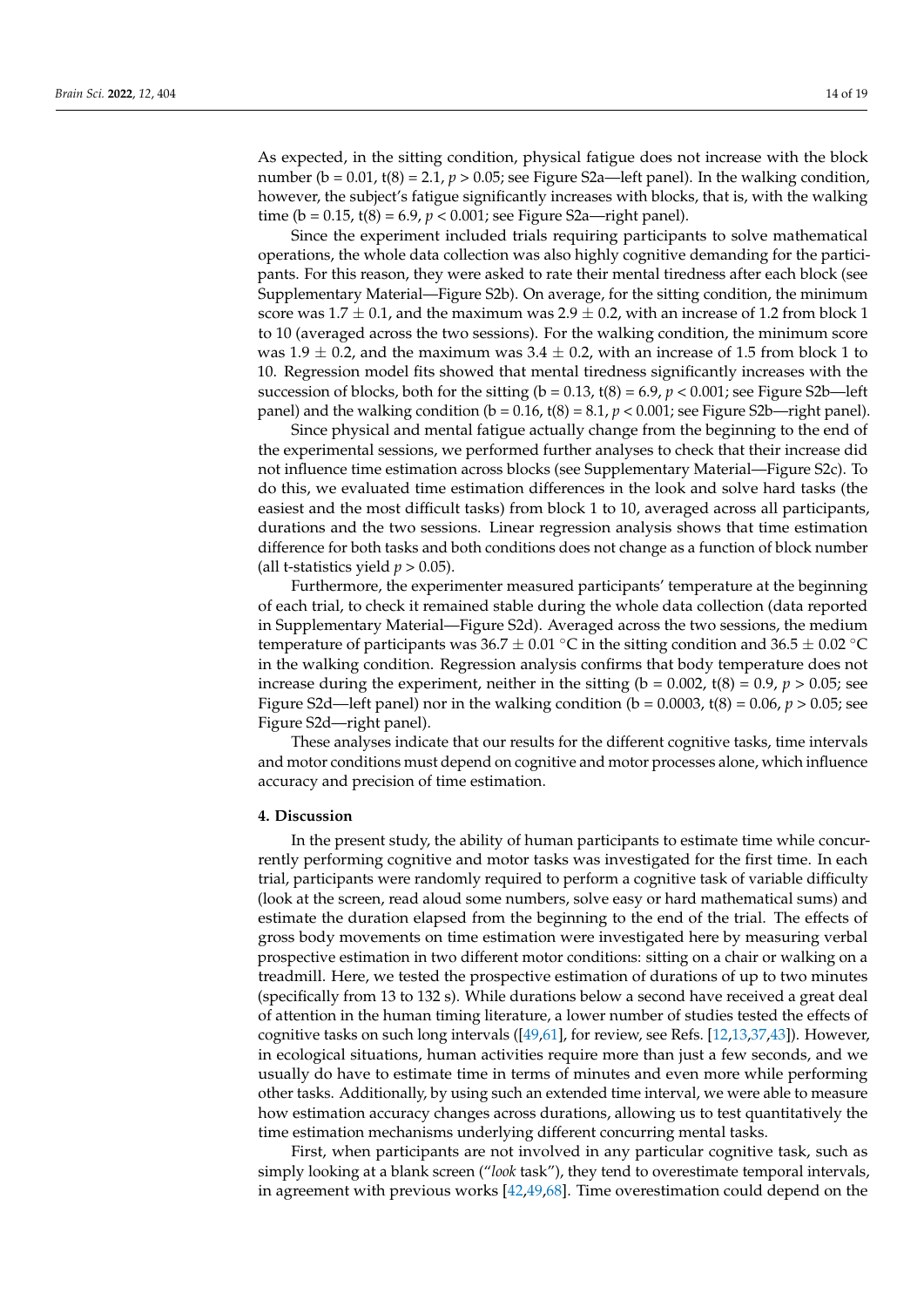fact that paying attention only to time lengthens subjective durations [\[37,](#page-17-13)[39](#page-17-15)[–41](#page-17-25)[,45\]](#page-17-26). The bias as a function of durations remains constant, suggesting a fixed shift in time estimation. Polti et al., 2010 (see Ref. [\[49\]](#page-17-20), Figure [2\)](#page-5-0), using the same paradigm and task, and similar long durations, found data consistent with our effect. In the *look* task, time overestimation tends to be higher in the walking condition, as in previous studies [\[57](#page-18-2)[,58\]](#page-18-3), although the effect is not statistically significant. Estimation bias as a function of duration is flat, as in the sitting condition. Estimation uncertainty is also lower in the walking condition, meaning that there is higher variability during walking.

When participants read numbers presented on the screen ("*read* task"), their accuracy is quite high, especially for intervals of intermediate duration. Indeed, subjective durations are compatible with the effective elapsed duration for 30 to 90 s time intervals. Estimation bias shows that there is a modest overestimation for the briefest durations, which decreases with time, becoming a modest underestimation for the longest durations. Overall, these results confirm that when participants are engaged in intermediately demanding cognitive tasks, such as reading, they are more accurate in time estimation compared to easier or more difficult tasks [\[49\]](#page-17-20). These effects could also be accounted for by the allocation of attention. It might be that the reading activity is not demanding enough to fully deviate attention away from time (which would cause time underestimation), but, at the same time, it prevents subjects from only paying attention to time (which would cause time overestimation). This interpretation would also explain the small overestimation at 15 s and the small underestimation observed around 120 s, since participants might still be able to concentrate on a temporal task for a few seconds, but then, the succession of numbers to be read progressively diverts the subject's attention from the temporal task. In this cognitive task, the effect of walking is less prominent than in all other tasks, being non-existent in the estimation accuracy and only emerging in estimation uncertainty (higher variability during walking).

Time estimation is completely different while participants are solving mathematical operations of low or high difficulty ("*solve* simple" and "*solve* hard" tasks). They tend to underestimate temporal durations with greater magnitude in the most difficult task. These effects are in line with the results usually found with prospective estimation paradigms, as the one used here, in which cognitive effort induces duration underestimation [\[49\]](#page-17-20). Underestimation while participants are engaged in cognitive-demanding task might also be explained by the hypothesis that diverting attention away from time shortens subjective duration [\[37,](#page-17-13)[39](#page-17-15)[–41,](#page-17-25)[45\]](#page-17-26). The estimation bias progressively increases as a function of duration, and the increase is more pronounced for the harder task. Furthermore, estimation uncertainty increases with duration in a way that is consistent with an underlying mechanism with fixed relative uncertainty on time estimation.

Very interestingly, when participants perform the math operations while walking, they underestimate temporal durations more than they already do while they are seated. Moreover, the increase in bias with increasing duration is more pronounced in the walking condition. Contrary to low-demanding tasks, there are no differences in variability between the two motor conditions. There are no existing hypotheses for explaining these results, given our novel experimental paradigm of concurrent motor and non-temporal cognitivedemanding tasks while performing time estimation. We can speculate that the higher time distortion might be due to the fact that the cognitive effort spent to perform the motor task adds to that needed to perform the cognitive one. The hypothesis that motor and cognitive processing interact is in line with the studies showing that the motor task induces an impairment on performance in the mental task [\[50,](#page-17-21)[51\]](#page-17-22). We tested this hypothesis and found interference in cognitive performance. While walking, participants provided a larger number of wrong solutions to the hard mathematical operations and needed more time to provide the answer to the easy and the hard operations compared to sitting. Thus, this cognitive–motor interaction could also be reflected in time estimation distortions.

The time estimation effects observed in this study do not depend on biological variables, such as body temperature or physical and mental fatigue. The latter slightly increased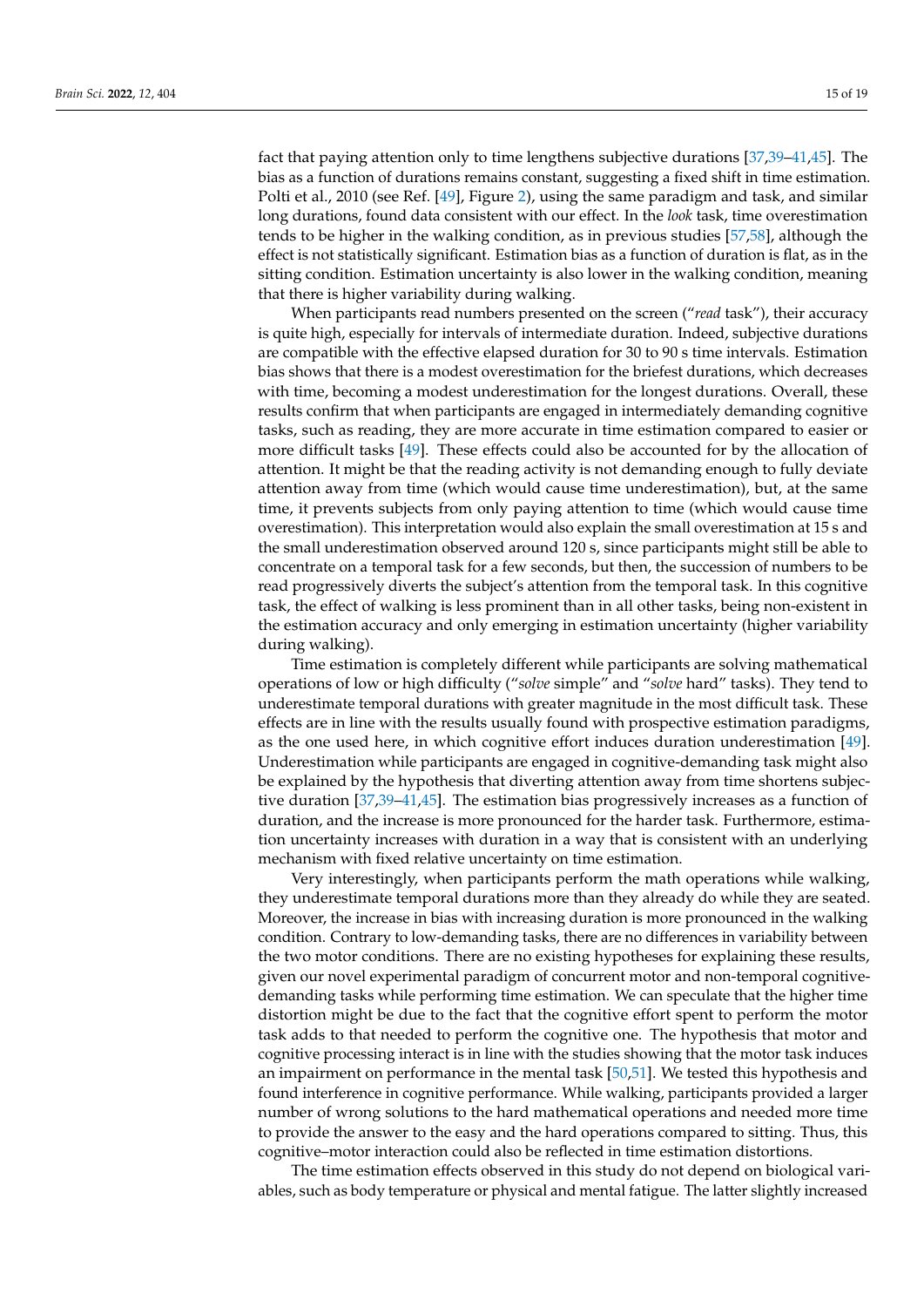during each experimental session, as reported subjectively, but never reached levels high enough to cause physical and mental stress.

Overall, our results show that both cognitive and motor processes influence time estimation. However, it should be noted that the magnitude of their effect is very different, since the cognitive task has a much higher effect than the motor task (about four times as much) at all time intervals.

The representation of time in the brain is still under investigation, but there is general agreement on the fact that time perception processes do not rely on a specific brain structure but rather on a broad network of brain areas [\[69–](#page-18-13)[71\]](#page-18-14). Particularly, studies indicate the role of basal ganglia, supplementary motor area, frontal lobes and the cerebellum, which are also in charge of cognitive and sensorimotor functions (e.g., walking) [\[70–](#page-18-15)[72\]](#page-18-16). Moreover, the right parietal cortex, which is consistently implicated in mathematical cognition [\[73\]](#page-18-17), has also been found to be crucial in time estimation [\[74\]](#page-18-18). Therefore, we can speculate that the interference effects we found in our study reflect the neural interaction between cognitive, motor and time perception functions, which share some neural resources.

# **5. Conclusions**

We conclude that time estimation is influenced by both cognitive and motor tasks. The effects found in our study could be framed within the widespread pacemaker accumulator model, which assumes the presence of an internal clock sending pulses to an accumulator to keep track of the elapsed time [\[2–](#page-16-1)[4\]](#page-16-17). In this framework, attention acts as a switch that alters the number of pulses transferred to the accumulator and then to working memory (attentional allocation model, [\[5](#page-16-2)[,12–](#page-16-7)[14\]](#page-16-8)). Our results—temporal overestimation while fully attending to time and temporal underestimation during cognitive-demanding tasks—are in line with this model. In fact, when attention is diverted from just the passage of time by a cognitive task, the switch is opened and leads to the loss of a certain number of pulses, thus decreasing the perceived duration. In every task, the variability increases linearly with time estimates, in agreement with the broadly demonstrated scalar timing theory [\[3](#page-16-9)[,13](#page-16-10)[,14\]](#page-16-8). It is also notable that our cognitive task, while causing an underestimation, does not increase the relative variability of the estimate, indicating that the amount of lost time is relatively constant from trial to trial.

The additional underestimation induced by simultaneous motor and cognitive tasks is harder to frame in the literature, since no previous studies combined motor, mental and temporal tasks in a single paradigm. It is also interesting that the same motor task by itself does not induce significant changes in time perception (except possibly for a slight extra bias), so the two effects do not simply add linearly. We can speculate that the motor task increases somehow the weight of the concurrent cognitive effort, leading to additional openings of the switch and, consequently, to a lower number of accumulated pulses than in the sitting condition. This reflects also in the relative uncertainty (coefficients of variation), which is higher in the walking than in the sitting condition. The additional cognitive effort could be provided by irregular walking speed used in our paradigm, which requires participants to continuously adapt to the random change of speed, making the deambulatory activity non-automatic [\[75\]](#page-18-19). It would be interesting to test this hypothesis by using different paradigms, including regular constant walking speed or even more pronounced speed changes.

**Supplementary Materials:** The following supporting information can be downloaded at: [https:](https://www.mdpi.com/article/10.3390/brainsci12030404/s1) [//www.mdpi.com/article/10.3390/brainsci12030404/s1,](https://www.mdpi.com/article/10.3390/brainsci12030404/s1) Figure S1. Data distributions for each task and time interval; Figure S2. Biological variables and time estimation as a function of block number; Table S1. Results of Shapiro–Wilk test for normality; Table S2. Post hoc comparisons across cognitive tasks for each time interval in the sitting and walking conditions; Table S3. Results of one-sample Wilcoxon signed-rank test; Table S4. Post hoc comparisons across durations for each cognitive task in the sitting and walking conditions. Table S5. Results of z-tests between the slopes of best-fit lines, shown in Figure [3c](#page-8-0),d; Table S6. Post hoc comparisons between motor conditions for each task and duration.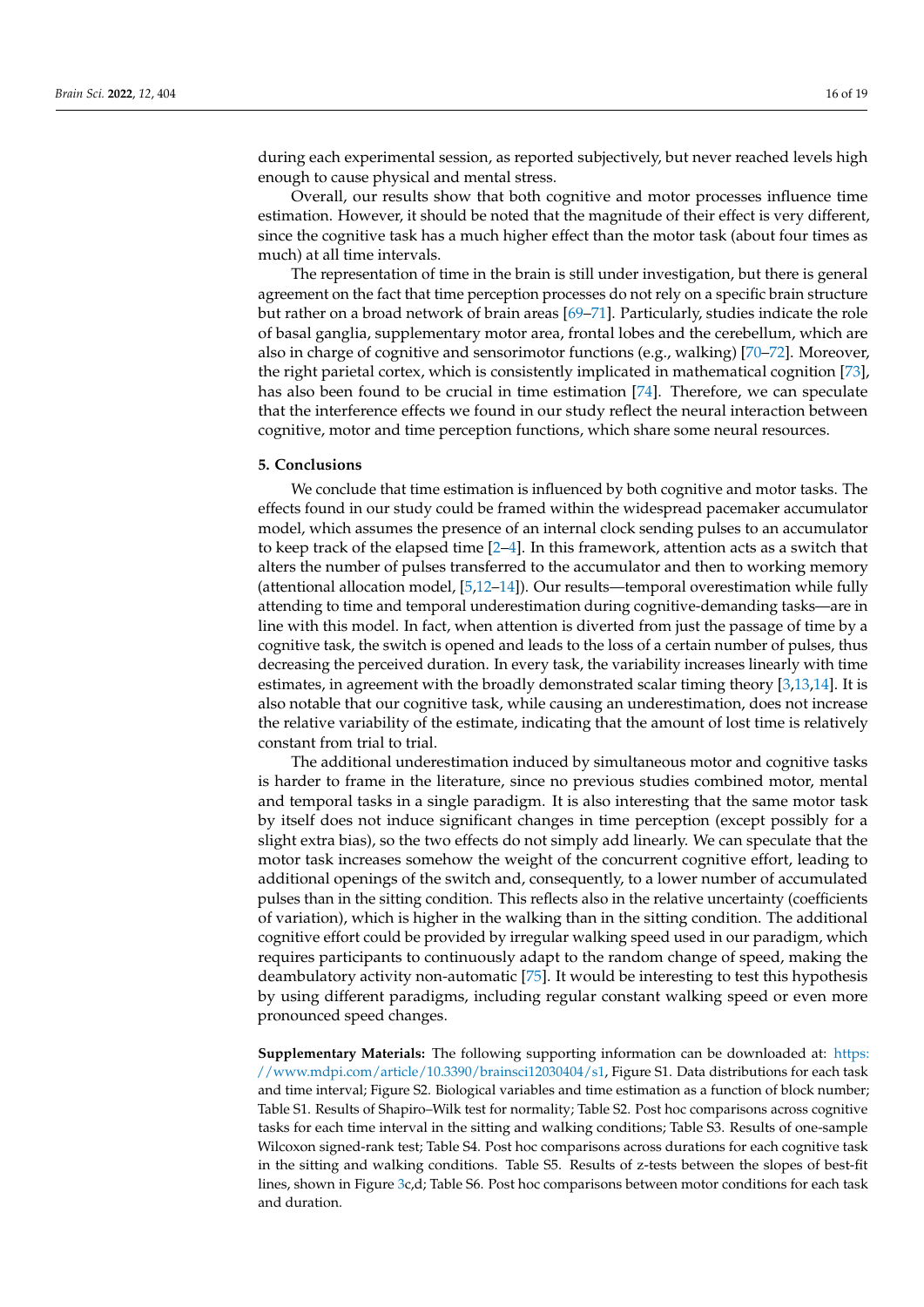**Author Contributions:** Conceptualization, M.M.D.V. and S.C.; methodology, M.M.D.V. and S.C.; software, S.C.; data collection, A.B. and L.P.; formal analysis, S.C. and O.D.; writing—original draft preparation, S.C., O.D. and M.M.D.V.; writing—review and editing, S.C., O.D. and M.M.D.V.; visualization, A.B., L.P., O.D. and S.C.; supervision, M.M.D.V.; project administration, M.M.D.V. and S.C.; funding acquisition, M.M.D.V. All authors have read and agreed to the published version of the manuscript.

**Funding:** This project has received funding from the European Research Council (ERC) under the European Union's Horizon 2020 research and innovation program (Grant Agreement No. 832813 GenPercept "Spatio-temporal mechanisms of generative perception").

**Institutional Review Board Statement:** The study was conducted according to the guidelines of the Declaration of Helsinki and approved by the local ethics committee ("Commissione per l'Etica della Ricerca", University of Florence, 7 July 2020, n. 111).

**Informed Consent Statement:** Informed consent was obtained from all participants involved in the study. All participants had a valid non-competitive athletic certificate.

**Data Availability Statement:** All data are available from the Zenodo database (DOI: 10.5281/zenodo.6107737).

**Conflicts of Interest:** The authors declare no conflict of interest.

## **References**

- <span id="page-16-0"></span>1. Sucala, M.; Scheckner, B.; David, D. Psychological Time: Interval Length Judgments and Subjective Passage of Time Judgments. *Curr. Psychol. Lett.* **2011**, *26*, 2010. [\[CrossRef\]](http://doi.org/10.4000/cpl.4998)
- <span id="page-16-1"></span>2. Gibbon, J. Scalar expectancy theory and Weber's law in animal timing. *Psychol. Rev.* **1977**, *84*, 279–325. [\[CrossRef\]](http://doi.org/10.1037/0033-295X.84.3.279)
- <span id="page-16-9"></span>3. Buhusi, C.V.; Meck, W. What makes us tick? Functional and neural mechanisms of interval timing. *Nat. Rev. Neurosci.* **2005**, *6*, 755–765. [\[CrossRef\]](http://doi.org/10.1038/nrn1764) [\[PubMed\]](http://www.ncbi.nlm.nih.gov/pubmed/16163383)
- <span id="page-16-17"></span>4. Wearden, J. "Beyond the fields we know . . . ": Exploring and developing scalar timing theory. *Behav. Process.* **1999**, *45*, 3–21. [\[CrossRef\]](http://doi.org/10.1016/S0376-6357(99)00006-6)
- <span id="page-16-2"></span>5. Allman, M.J.; Teki, S.; Griffiths, T.D.; Meck, W.H. Properties of the Internal Clock: First- and Second-Order Principles of Subjective Time. *Annu. Rev. Psychol.* **2014**, *65*, 743–771. [\[CrossRef\]](http://doi.org/10.1146/annurev-psych-010213-115117)
- <span id="page-16-3"></span>6. Gibbon, J.; Church, R.M.; Meck, W.H. Scalar Timing in Memory. *Ann. N. Y. Acad. Sci.* **1984**, *423*, 52–77. [\[CrossRef\]](http://doi.org/10.1111/j.1749-6632.1984.tb23417.x)
- 7. Rhodes, D. On the Distinction Between Perceived Duration and Event Timing: Towards a Unified Model of Time Perception. *Timing Time Percept.* **2018**, *6*, 90–123. [\[CrossRef\]](http://doi.org/10.1163/22134468-20181132)
- <span id="page-16-4"></span>8. Shi, Z.; Church, R.M.; Meck, W.H. Bayesian optimization of time perception. *Trends Cogn. Sci.* **2013**, *17*, 556–564. [\[CrossRef\]](http://doi.org/10.1016/j.tics.2013.09.009)
- <span id="page-16-5"></span>9. Macar, F.; Grondin, S.; Casini, L. Controlled attention sharing influences time estimation. *Mem. Cogn.* **1994**, *22*, 673–686. [\[CrossRef\]](http://doi.org/10.3758/BF03209252) [\[PubMed\]](http://www.ncbi.nlm.nih.gov/pubmed/7808276)
- 10. Zakay, D.; Block, R.A. The role of attention in time estimation processes. *Adv. Psychol.* **1996**, *115*, 143–164. [\[CrossRef\]](http://doi.org/10.1016/s0166-4115(96)80057-4)
- <span id="page-16-6"></span>11. Brown, S.W.; West, A.N. Multiple timing and the allocation of attention. *Acta Psychol.* **1990**, *75*, 103–121. [\[CrossRef\]](http://doi.org/10.1016/0001-6918(90)90081-P)
- <span id="page-16-7"></span>12. Matthews, W.J.; Meck, W.H. Temporal cognition: Connecting subjective time to perception, attention, and memory. *Psychol. Bull.* **2016**, *142*, 865–907. [\[CrossRef\]](http://doi.org/10.1037/bul0000045)
- <span id="page-16-10"></span>13. Grondin, S. Timing and time perception: A review of recent behavioral and neuroscience findings and theoretical directions. *Atten. Percept. Psychophys.* **2010**, *72*, 561–582. [\[CrossRef\]](http://doi.org/10.3758/APP.72.3.561) [\[PubMed\]](http://www.ncbi.nlm.nih.gov/pubmed/20348562)
- <span id="page-16-8"></span>14. Matthews, W.J.; Meck, W. Time perception: The bad news and the good. *Wiley Interdiscip. Rev. Cogn. Sci.* **2014**, *5*, 429–446. [\[CrossRef\]](http://doi.org/10.1002/wcs.1298)
- <span id="page-16-11"></span>15. Droit-Volet, S.; Fayolle, S.; Lamotte, M.; Gil, S. Time, Emotion and the Embodiment of Timing. *Timing Time Percept.* **2013**, *1*, 99–126. [\[CrossRef\]](http://doi.org/10.1163/22134468-00002004)
- 16. Lake, J.I. Recent advances in understanding emotion-driven temporal distortions. *Curr. Opin. Behav. Sci.* **2016**, *8*, 214–219. [\[CrossRef\]](http://doi.org/10.1016/j.cobeha.2016.02.009)
- <span id="page-16-12"></span>17. Wearden, J.H.; Penton-Voak, I.S. Feeling the heat: Body temperature and the rate of subjective time, revisited. *Q. J. Exp. Psychol. Sect. B* **1995**, *48*, 129–141.
- <span id="page-16-13"></span>18. Van Maanen, L.; Van Der Mijn, R.; Van Beurden, M.H.P.H.; Roijendijk, L.M.M.; Kingma, B.R.M.; Miletić, S.; Van Rijn, H. Core body temperature speeds up temporal processing and choice behavior under deadlines. *Sci. Rep.* **2019**, *9*, 1–12. [\[CrossRef\]](http://doi.org/10.1038/s41598-019-46073-3)
- <span id="page-16-14"></span>19. Hoagland, H. The Physiological Control of Judgments of Duration: Evidence for a Chemical Clock. *J. Gen. Psychol.* **1933**, *9*, 267–287. [\[CrossRef\]](http://doi.org/10.1080/00221309.1933.9920937)
- <span id="page-16-15"></span>20. Schwarz, M.; Winkler, I.; Sedlmeier, P. The heart beat does not make us tick: The impacts of heart rate and arousal on time perception. *Atten. Percept. Psychophys.* **2012**, *75*, 182–193. [\[CrossRef\]](http://doi.org/10.3758/s13414-012-0387-8)
- <span id="page-16-16"></span>21. Ogden, R.S.; Henderson, J.; McGlone, F.; Richter, M. Time distortion under threat: Sympathetic arousal predicts time distortion only in the context of negative, highly arousing stimuli. *PLoS ONE* **2019**, *14*, e0216704. [\[CrossRef\]](http://doi.org/10.1371/journal.pone.0216704) [\[PubMed\]](http://www.ncbi.nlm.nih.gov/pubmed/31083698)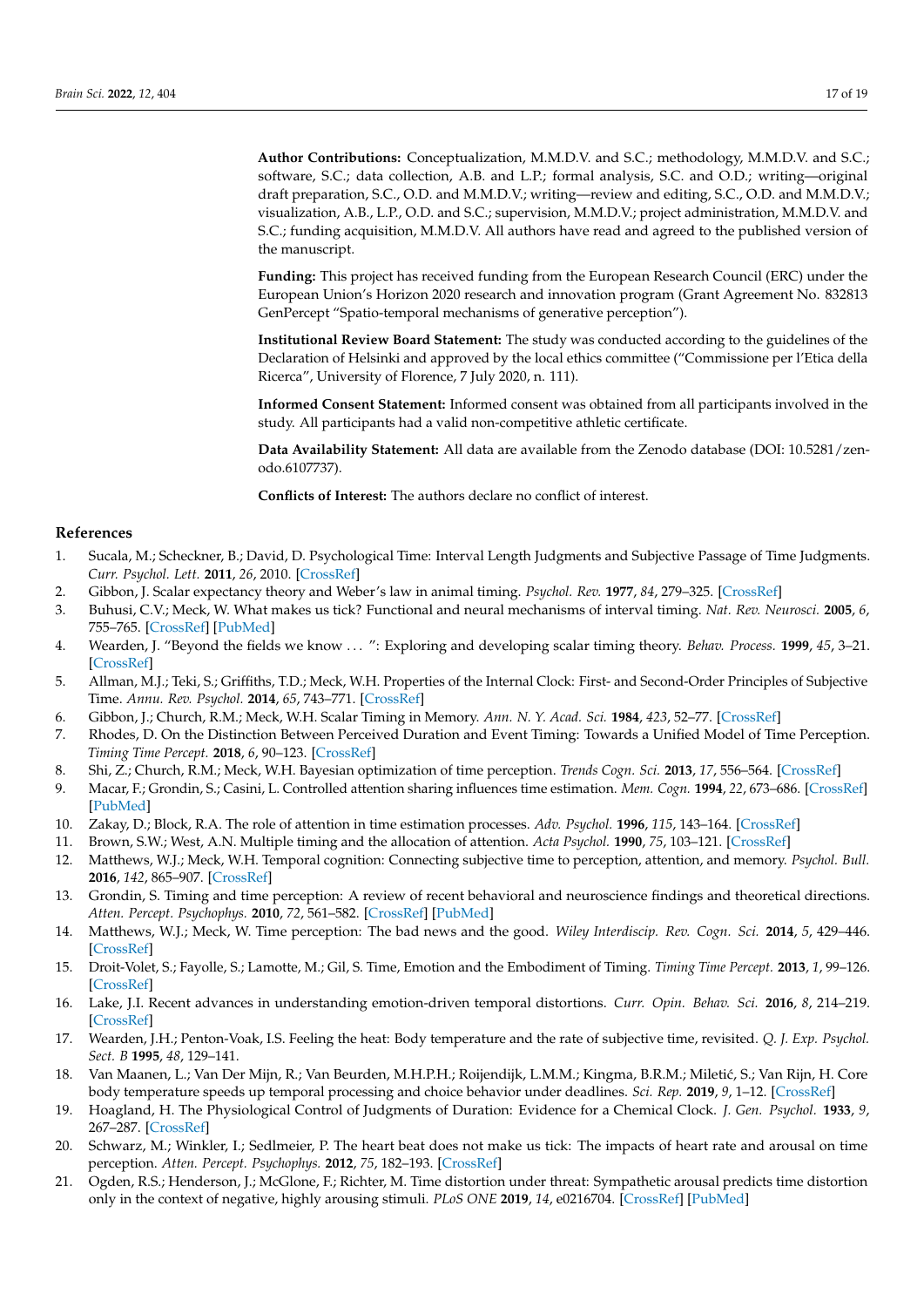- <span id="page-17-0"></span>22. Liu, J.; Li, H. Interactive effects of trait and state anxieties on time perception. *Acta Psychol.* **2019**, *195*, 64–70. [\[CrossRef\]](http://doi.org/10.1016/j.actpsy.2019.03.004) [\[PubMed\]](http://www.ncbi.nlm.nih.gov/pubmed/30884387)
- 23. Lueck, M.D. Anxiety levels: Do they influence the perception of time? *J. Undergrad. Res.* **2007**, *10*, 1–4.
- <span id="page-17-1"></span>24. Van Hedger, K.; Necka, E.; Barakzai, A.K.; Norman, G.J. The influence of social stress on time perception and psychophysiological reactivity. *Psychophysiology* **2017**, *54*, 706–712. [\[CrossRef\]](http://doi.org/10.1111/psyp.12836)
- <span id="page-17-2"></span>25. Soshi, T.; Kuriyama, K.; Aritake, S.; Enomoto, M.; Hida, A.; Tamura, M.; Kim, Y.; Mishima, K. Sleep Deprivation Influences Diurnal Variation of Human Time Perception with Prefrontal Activity Change: A Functional Near-Infrared Spectroscopy Study. *PLoS ONE* **2010**, *5*, e8395. [\[CrossRef\]](http://doi.org/10.1371/journal.pone.0008395)
- <span id="page-17-3"></span>26. Tang, N.; Harvey, A.G. Time Estimation Ability and Distorted Perception of Sleep in Insomnia. *Behav. Sleep Med.* **2005**, *3*, 134–150. [\[CrossRef\]](http://doi.org/10.1207/s15402010bsm0303_2)
- <span id="page-17-4"></span>27. Shahabifar, A.; Movahedinia, A. Comparing Time Perception among Morphine-Derived Drugs Addicts and Controls. *Addict. Health* **2016**, *8*, 32–40.
- <span id="page-17-5"></span>28. Wittmann, M.; Lehnhoff, S. Age Effects in Perception of Time. *Psychol. Rep.* **2005**, *97*, 921–935. [\[CrossRef\]](http://doi.org/10.2466/pr0.97.3.921-935)
- <span id="page-17-6"></span>29. Hanson, N.J.; Buckworth, J. Sex Differences in Time Perception During Self-Paced Running. *Med. Sci. Sports Exerc.* **2014**, *46*, 600. [\[CrossRef\]](http://doi.org/10.1249/01.mss.0000495273.21843.8f)
- <span id="page-17-7"></span>30. Behm, D.G.; Carter, T.B. Effect of Exercise-Related Factors on the Perception of Time. *Front. Physiol.* **2020**, *11*, 770. [\[CrossRef\]](http://doi.org/10.3389/fphys.2020.00770)
- <span id="page-17-8"></span>31. Plastira, M.N.; Avraamides, M.N. Music Tempo and Perception of Time: Musically Trained vs Nontrained Individuals. *Timing Time Percept.* **2021**, *10*, 142–157. [\[CrossRef\]](http://doi.org/10.1163/22134468-bja10042)
- <span id="page-17-9"></span>32. Cicchini, G.M.; Arrighi, R.; Cecchetti, L.; Giusti, M.; Burr, D. Optimal Encoding of Interval Timing in Expert Percussionists. *J. Neurosci.* **2012**, *32*, 1056–1060. [\[CrossRef\]](http://doi.org/10.1523/JNEUROSCI.3411-11.2012) [\[PubMed\]](http://www.ncbi.nlm.nih.gov/pubmed/22262903)
- <span id="page-17-10"></span>33. Gu, B.-M.; Meck, W.H. New Perspectives on Vierordt's Law: Memory-Mixing in Ordinal Temporal Comparison Tasks. In *Lecture Notes in Computer Science (Including Subseries Lecture Notes in Artificial Intelligence and Lecture Notes in Bioinformatics)*; Springer: Heidelberg, Germany, 2011; pp. 67–78.
- <span id="page-17-11"></span>34. Jazayeri, M.; Shadlen, M. Temporal context calibrates interval timing. *Nat. Neurosci.* **2010**, *13*, 1020–1026. [\[CrossRef\]](http://doi.org/10.1038/nn.2590)
- 35. Shi, Z.; Burr, D. Predictive coding of multisensory timing. *Curr. Opin. Behav. Sci.* **2016**, *8*, 200–206. [\[CrossRef\]](http://doi.org/10.1016/j.cobeha.2016.02.014)
- <span id="page-17-12"></span>36. Mamassian, P.; Landy, M.S.; Maloney, L.T. Bayesian Modelling of Visual Perception. In *Rao, Olshausen and Lewicki: Probabilistic Models of the Brain: Perception and Neural Function*; MIT Press: Cambridge, MA, USA, 2002; pp. 13–36.
- <span id="page-17-13"></span>37. Block, R.A.; Hancock, P.A.; Zakay, D. How cognitive load affects duration judgments: A meta-analytic review. *Acta Psychol.* **2010**, *134*, 330–343. [\[CrossRef\]](http://doi.org/10.1016/j.actpsy.2010.03.006) [\[PubMed\]](http://www.ncbi.nlm.nih.gov/pubmed/20403583)
- <span id="page-17-14"></span>38. Schiffman, H.R.; Bobko, D.J. The Role of Number and Familiarity of Stimuli in the Perception of Brief Temporal Intervals. *Am. J. Psychol.* **1977**, *90*, 85. [\[CrossRef\]](http://doi.org/10.2307/1421643) [\[PubMed\]](http://www.ncbi.nlm.nih.gov/pubmed/871180)
- <span id="page-17-15"></span>39. Thomas, E.A.C.; Weaver, W.B. Cognitive processing and time perception. *Percept. Psychophys.* **1975**, *17*, 363–367. [\[CrossRef\]](http://doi.org/10.3758/BF03199347)
- 40. Zakay, D.; Nitzan, D.; Glicksohn, J. The influence of task difficulty and external tempo on subjective time estimation. *Percept. Psychophys.* **1983**, *34*, 451–456. [\[CrossRef\]](http://doi.org/10.3758/BF03203060)
- <span id="page-17-25"></span>41. Brown, S.'I.W. Time perception and attention: The effects of prospective versus retrospective paradigms and task demands on perceived duration. *Percept. Psychophys.* **1985**, *38*, 115–124. [\[CrossRef\]](http://doi.org/10.3758/BF03198848)
- <span id="page-17-16"></span>42. Burnside, W. Judgment of short time intervals while performing mathematical tasks. *Percept. Psychophys.* **1971**, *9*, 404–406. [\[CrossRef\]](http://doi.org/10.3758/BF03210238)
- <span id="page-17-17"></span>43. Gu, B.-M.; van Rijn, H.; Meck, W.H. Oscillatory multiplexing of neural population codes for interval timing and working memory. *Neurosci. Biobehav. Rev.* **2015**, *48*, 160–185. [\[CrossRef\]](http://doi.org/10.1016/j.neubiorev.2014.10.008) [\[PubMed\]](http://www.ncbi.nlm.nih.gov/pubmed/25454354)
- <span id="page-17-18"></span>44. Brown, S.W. Attentional resources in timing: Interference effects in concurrent temporal and nontemporal working memory tasks. *Percept. Psychophys.* **1997**, *59*, 1118–1140. [\[CrossRef\]](http://doi.org/10.3758/BF03205526) [\[PubMed\]](http://www.ncbi.nlm.nih.gov/pubmed/9360484)
- <span id="page-17-26"></span>45. Block, R.A. Psychological timing without a timer: The roles of attention and memory. In *Time and Mind II: Information Processing Perspectives*; Helfrich, H., Ed.; Hogrefe & Huber Publishers: Cambridge, MA, USA, 2003; pp. 41–59.
- 46. Church, R.M.; Broadbent, H.A. Alternative representations of time, number, and rate. *Cognition* **1990**, *37*, 55–81. [\[CrossRef\]](http://doi.org/10.1016/0010-0277(90)90018-F)
- 47. Rammsayer, T.; Ulrich, R. No evidence for qualitative differences in the processing of short and long temporal intervals. *Acta Psychol.* **2005**, *120*, 141–171. [\[CrossRef\]](http://doi.org/10.1016/j.actpsy.2005.03.005) [\[PubMed\]](http://www.ncbi.nlm.nih.gov/pubmed/15907778)
- <span id="page-17-19"></span>48. Fortin, C.; Champagne, J.; Poirier, M. Temporal order in memory and interval timing: An interference analysis. *Acta Psychol.* **2007**, *126*, 18–33. [\[CrossRef\]](http://doi.org/10.1016/j.actpsy.2006.10.002) [\[PubMed\]](http://www.ncbi.nlm.nih.gov/pubmed/17123455)
- <span id="page-17-20"></span>49. Polti, I.; Martin, B.; Van Wassenhove, V. The effect of attention and working memory on the estimation of elapsed time. *Sci. Rep.* **2018**, *8*, 1–11. [\[CrossRef\]](http://doi.org/10.1038/s41598-018-25119-y) [\[PubMed\]](http://www.ncbi.nlm.nih.gov/pubmed/29703928)
- <span id="page-17-21"></span>50. Al-Yahya, E.; Dawes, H.; Smith, L.; Dennis, A.; Howells, K.; Cockburn, J. Cognitive motor interference while walking: A systematic review and meta-analysis. *Neurosci. Biobehav. Rev.* **2011**, *35*, 715–728. [\[CrossRef\]](http://doi.org/10.1016/j.neubiorev.2010.08.008)
- <span id="page-17-22"></span>51. Chong, R.K.; Mills, B.; Dailey, L.; Lane, E.; Smith, S.; Lee, K.-H. Specific interference between a cognitive task and sensory organization for stance balance control in healthy young adults: Visuospatial effects. *Neuropsychologia* **2010**, *48*, 2709–2718. [\[CrossRef\]](http://doi.org/10.1016/j.neuropsychologia.2010.05.018) [\[PubMed\]](http://www.ncbi.nlm.nih.gov/pubmed/20478320)
- <span id="page-17-23"></span>52. Beauchet, O.; Dubost, V.; Herrmann, F.R.; Kressig, R.W. Stride-to-stride variability while backward counting among healthy young adults. *J. Neuroeng. Rehabil.* **2005**, *2*, 26. [\[CrossRef\]](http://doi.org/10.1186/1743-0003-2-26) [\[PubMed\]](http://www.ncbi.nlm.nih.gov/pubmed/16095533)
- <span id="page-17-24"></span>53. Tomassini, A.; Morrone, M.C. Perceived visual time depends on motor preparation and direction of hand movements. *Sci. Rep.* **2016**, *6*, 27947. [\[CrossRef\]](http://doi.org/10.1038/srep27947)